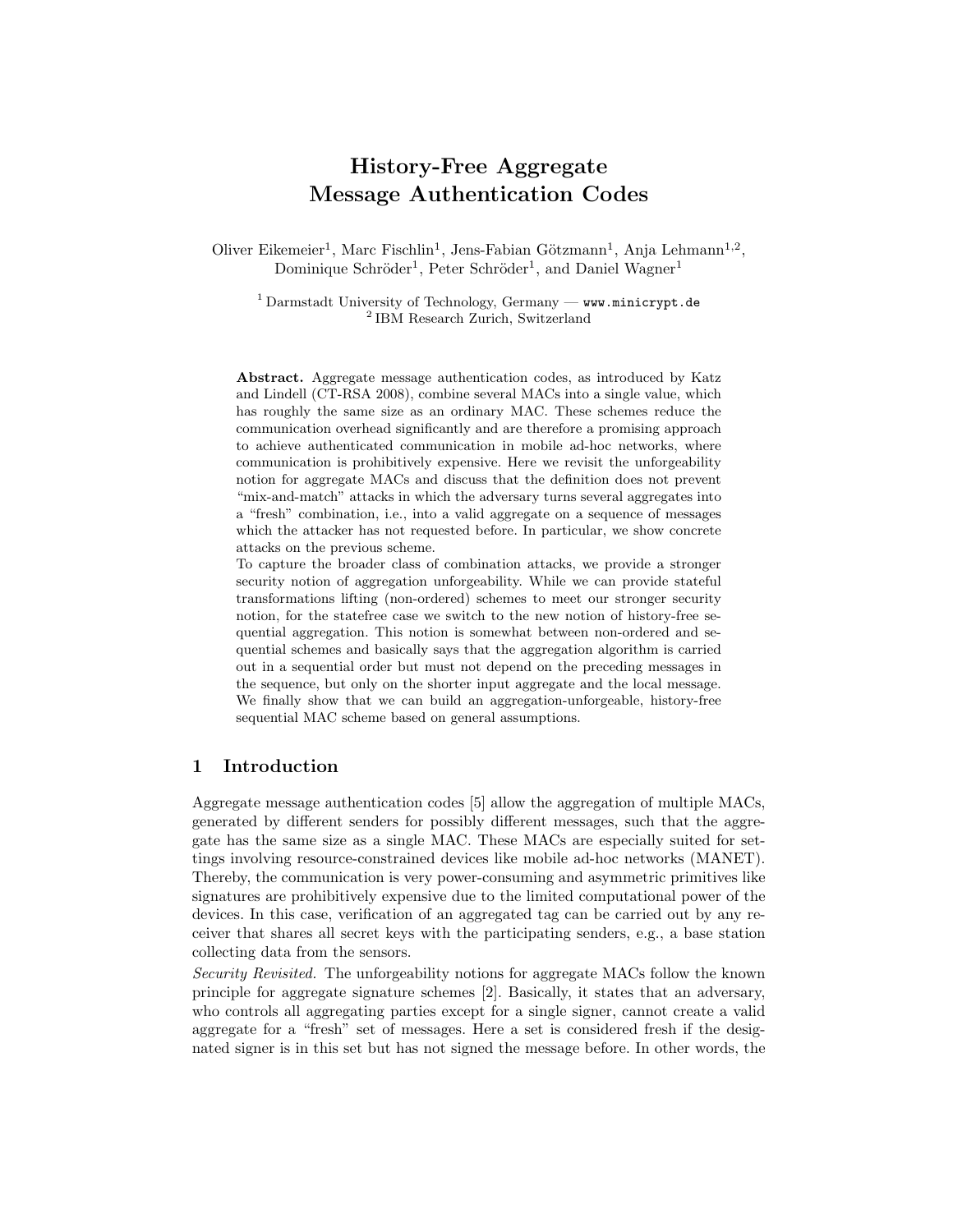unforgeability of the aggregation scheme is tied to the unforgeability of individual messages.

Aggregation, however, is about combining data, and protection of individual messages may not be sufficient in all settings: deleting parts, re-ordering entries, extending or recombining aggregates to a new valid aggregate may be serious threats for applications. We illustrate our idea with a simple (sequential) network of nodes

$$
N_1 \longrightarrow N_2 \longrightarrow N_3 \longrightarrow N_4.
$$

The aggregation scheme should be used to authenticate routing paths, where  $N_i$  only accepts input from  $N_{i-1}$ , augments the aggregate-so-far by a MAC of its own identity before forwarding the new aggregate to  $N_{i+1}$ . Then, if one is able to delete for example  $N_2$ 's contribution from the aggregate, one obtains a valid authentication of an invalid route  $N_1 \rightarrow N_3 \rightarrow N_4$ . According to the definition of [5], however, the above attack does not constitute a security breach, as no individual MAC has been forged. We discuss similar, concrete attacks of this "mix-and-match" type on the aggregate MAC scheme due to Katz and Lindell [5] in Appendix A.

Aggregation Unforgeability. To cover advanced attacks as discussed above, we introduce our stronger security notion of aggregation unforgeability. The attacker's mode of operation is similar to the definitions of [5], i.e., it can make aggregation queries for messages of its choice and should eventually produce a forgery. However, in order to capture attacks on combinations, like the mix-and-match attacks above, our attacker faces multiple honest signers, instead of only a single signer as in all previous works.<sup>3</sup>

Our main modification is the notion of "freshness" for the adversary's forgery attempt. More precisely, we define a "minimal" closure set of all trivial message combinations for which the adversary can easily assemble a valid aggregate out of the data in the attack. For example, the closure contains any message set from an aggregation query but where the adversary trivially adds messages authenticated by corrupt parties. Every message set not appearing in this closure is then declared as fresh. Unlike previous definitions the forgery combination in the mix-and-match attack above is still fresh according to this definition.

History-Free Sequential Aggregation. It is not known how and if our general security models can be satisfied; even if we make the excessive assumption of some shared and synchronized information between the nodes, like a counter, we show that we can only achieve a slightly weaker version. Yet, the discussion still shows the limitations of current schemes and we can transfer the main ideas to the important case of sequential aggregation where, e.g., a sensor receives some data, performs some operation, and forwards the new data to the next node. With the corresponding adaptations of our security notion —and noting that the attacks above are in fact carried out in the sequential setting— it follows that our security guarantees also go beyond the current models for sequential schemes.

Yet, we even consider a stronger model than pure sequential aggregation. Recall that the proposal of Katz and Lindell supports the aggregation of the data independently of the order of the parties and the aggregating algorithm is key less. The

<sup>&</sup>lt;sup>3</sup> It is tempting to assume that playing against a single honest user would suffice by a standard guessing strategy. However, the mix-and-match attack shows that we may not exploit a weakness in the tagging algorithm, but rather take advantage of the aggregation of tags by several honest parties or of the structure of the aggregate itself.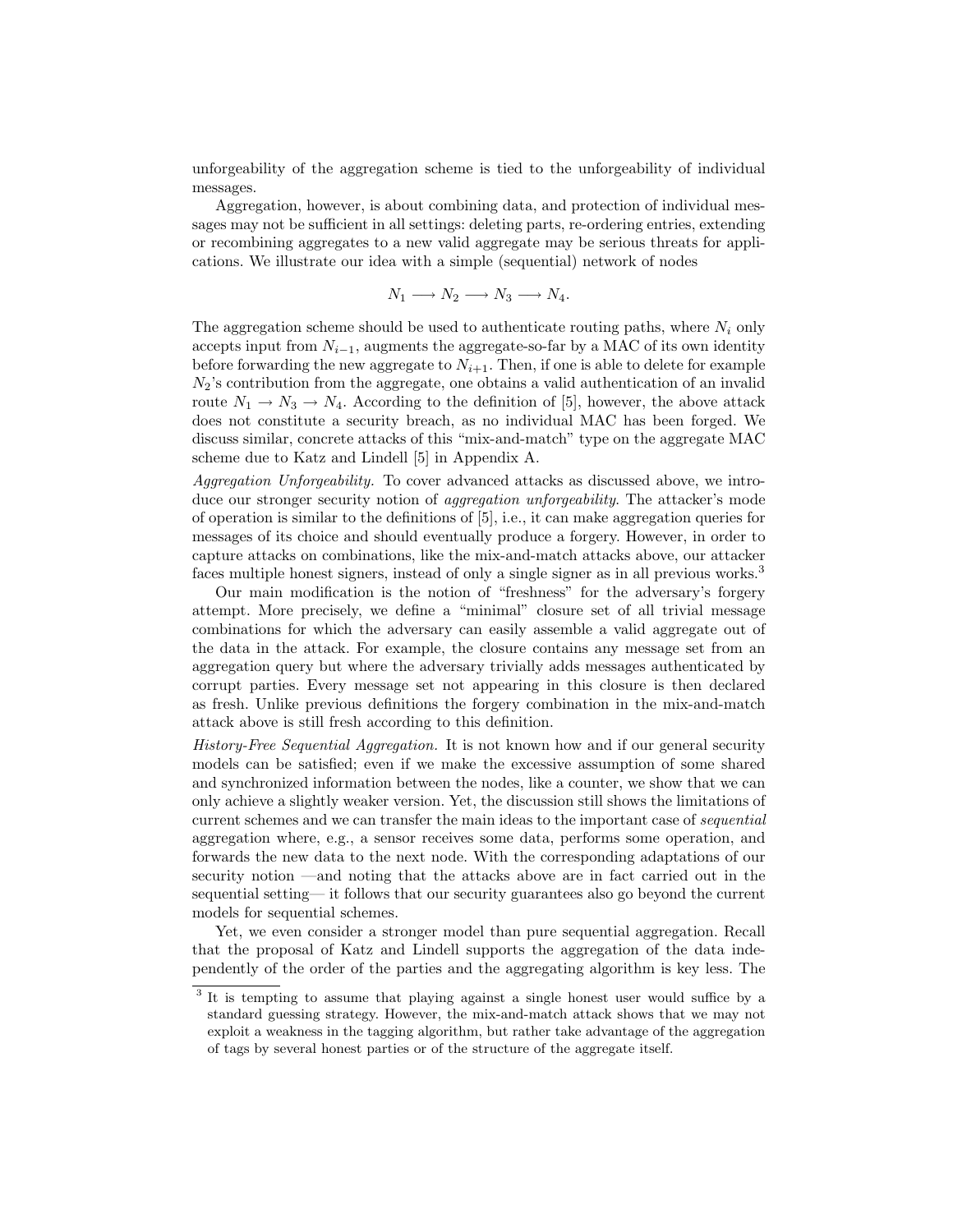gist of known non-sequential schemes is that the aggregation algorithm computes the new data without inspection of previous messages. To preserve as much of this idea for sequential aggregate MACs we introduce the notion of history-free aggregation where the aggregation only depends on the aggregate-so-far and the local message. It is clear that the previous aggregate enters the computation and that this value itself carries (more or less explicit) information about previous messages. Due to the size restriction for aggregates, though, this information is limited. In this sense it is understood that history-free schemes only deny explicit access to previous messages. History-free sequential aggregation is a desirable goal from an efficiency point of view. It allows for example incremental compression of the message sequence without local decompression for each aggregation. This property is especially worthwhile for cases of MANETs where each computation effects on the battery life of the nodes.

In the history-free sequential case we provide solutions meeting our high standards. Our secure construction is based on any pseudorandom permutation (PRP) like AES. The idea here is to carefully chain the tags. In each aggregation step one basically computes a CBC-MAC of the current message concatenated with the previous tag (where we need the properties of the PRP only in the last mixing step). Hence, each aggregation step essentially requires the computation of a MAC plus one invocation of a PRP.

Related Work. Most works about secure aggregation follow the security model of Boneh et al. [2] and Lysyanskaya et al. [6]. The only exception is the recent work by Boldyreva et al. [3] which sketches a possible stronger security notion covering attacks on sequential schemes in which the adversary outputs a prefix of some aggregation query (and then possibly appends further iterations of corrupt players). But their model does not discuss more advanced attacks like "gluing" together aggregates, nor do they provide provably secure solutions for their model, whereas we show how to make schemes secure against very powerful attacks.

We note that the notion of sequential aggregate signed data, recently proposed by Neven [7], also aims at efficiency gains, but focuses on communication complexity instead of computational complexity. For such sequential aggregate signed data only the aggregate (being of roughly the same size as the messages) is passed to the next round. However, according to the definition this aggregate allows to recover the previously signed messages and Neven's solution indeed extracts all these messages for each aggregation step. In this sense, his solution is therefore still not history-free, unlike our construction for MACs.

Organization. In Section 2 we recall the notion of aggregate MACs. We introduce our model for aggregation unforgeability in Section 3. For our constructions we switch to the (history-free) sequential case in Section 4. There, we define history-free sequential aggregate MACs, discuss aggregation unforgeability in this case and finally we present our construction based on the general assumptions.

## 2 Non-Sequential Aggregation of MACs

Roughly speaking, an aggregate MAC is a single tag, called the aggregate, of q different users on  $q$  different messages such that the aggregate has nearly the same size as an ordinary tag. The well known definition of MACs and their security are given in Appendix B.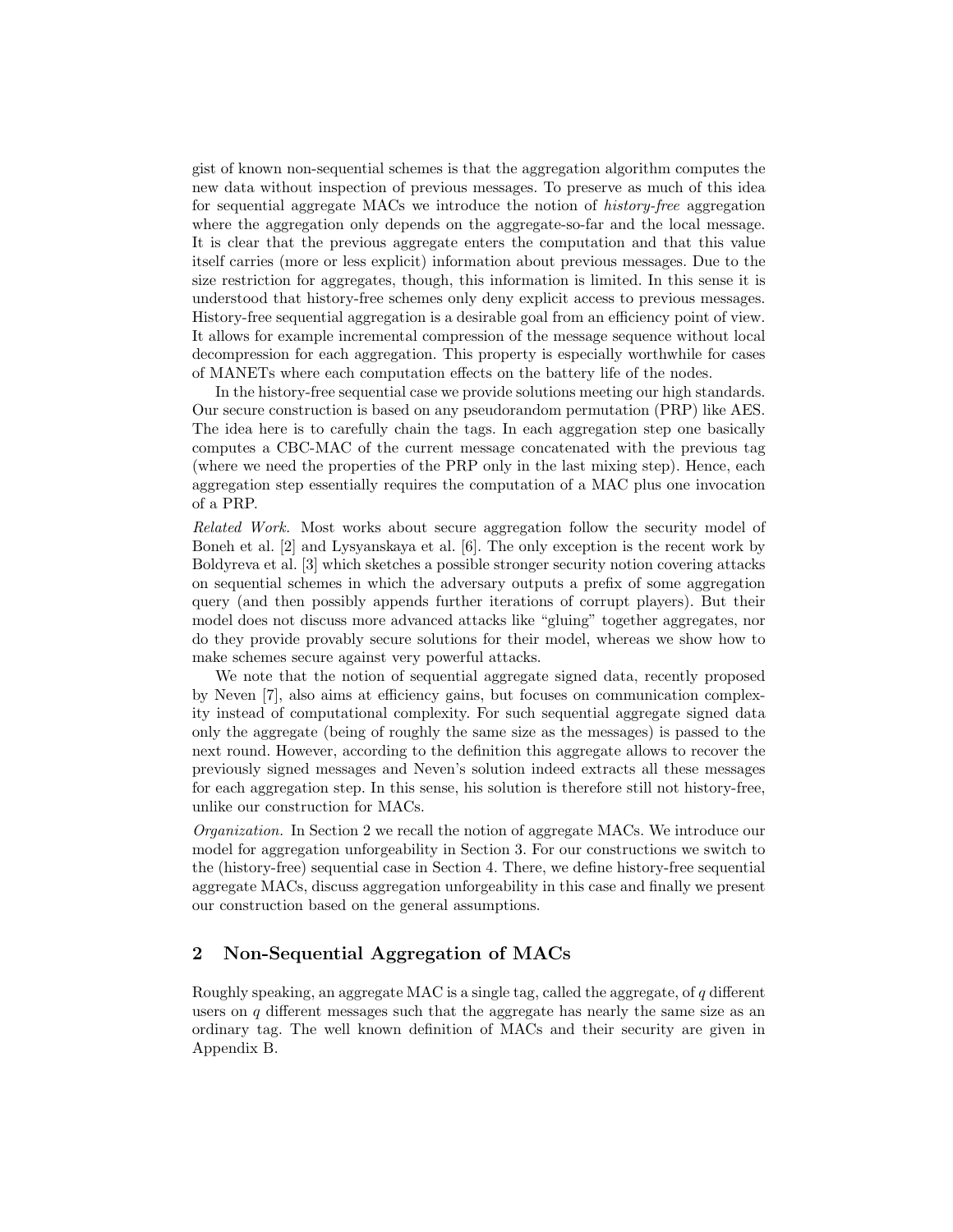#### 2.1 Definition

Definition 1 (Aggregate MACs). An aggregate message authentication code  $Agg = (KGen, Mac, Vf, Agg, AVf)$  is a tuple of efficient algorithms such that:

- Key Generation. The algorithm KGen takes the security parameter  $1^n$  and returns for a particular sender a pair  $(sk_{id}, id)$  where  $sk_{id}$  is a key and id is an identifier.
- Authentication, Mac Verification. Mac and Vf are defined as in a standard message authentication scheme.
- Aggregation. Upon input of two sets of message/identifier pairs  $M_1 = \{(m_1^1, \text{id}_1^1),$  $\ldots, (m_{\ell_1}^1, \mathrm{id}_{\ell_1}^1) \}$  and  $M_2 = \{ (m_1^2, \mathrm{id}_1^2), \ldots, (m_{\ell_2}^2, \mathrm{id}_{\ell_2}^2) \}$  and associated tags  $\sigma_1$  and σ2, algorithm Agg outputs a new tag σ.
- Aggregate Verification. Algorithm AVf accepts as input a set of key/identifier pairs  $sk = \{(sk_1, id_1), \ldots, (sk_t, id_t)\}\$ , a set of message/identifier pairs  $M =$  $\{(m_1, id'_1), \ldots, (m_\ell, id'_\ell)\}\$ and a tag  $\sigma$ . This algorithm returns a bit.

An aggregate message authentication scheme is complete if the following conditions hold:

- For any  $n \in \mathbb{N}$ , any  $(sk_{\mathsf{id}}, \mathsf{id}) \leftarrow \mathsf{KGen}(1^n)$ , any message  $m \in \mathcal{M}_n$ , we have  $Vf(sk_{\mathsf{id}}, m, \mathsf{Mac}(sk_{\mathsf{id}}, m)) = 1.$
- $-$  Let  $M_1$  and  $M_2$  be two sets of message/identifier pairs with  $M_1 \cap M_2$  =  $0, let$  sk<sub>1</sub> as well as sk<sub>2</sub> be a set of keys, and let  $M = M_1 ∪ M_2$  and  $sk = sk_1 \cup sk_2$ . If  $AVf(sk_1, M_1, \sigma_1) = 1$  and  $AVf(sk_2, M_2, \sigma_2) = 1$  then AVf(sk, M, Agg( $M_1, M_2, \sigma_1, \sigma_2$ )) = 1.

#### 2.2 Security Model and an Instantiation

The security model for aggregate MACs is closely related to the one for aggregate signatures [2]. The only technical difference results from the shared-key setting. Here, an adversary has access to two different oracles. The first oracle, the corruption oracle Corrupt(sk,  $\cdot$ ), returns on input id the corresponding secret key  $sk_{id}$ . The second oracle  $OMac(sk, \cdot)$  allows the adversary to compute MACs for messages and keys of its choice. This oracle is initialized with a set of keys  $sk = ((sk_1, id_1), \ldots, (sk_\ell, id_\ell))$  and takes as input a message/identifier pair  $(m, id)$ , it returns  $\sigma \leftarrow \text{Mac}(sk_{id}, m)$ . The adversary is successful if it outputs a set of message/identifier pairs  $M = \{(m_1, id_1), \ldots, (m_\ell, id_\ell)\}\$ and valid tag  $\sigma$  such that there exists at least one pair  $(m_{i^*}, \mathrm{id}_{i^*}) \in M$  where  $\mathrm{id}_{i^*}$  has not been corrupted, nor has A queried the MAC oracle on input  $(m_{i^*}, \mathsf{id}_{i^*})$ .

Definition 2 (Unforgeability). An aggregate message authentication code scheme  $Agg = (KGen, Mac, Vf, Agg, AVf)$  is unforgeable if for any efficient algorithm A the probability that the experiment  $\mathsf{AggForge}_{\mathcal{A}}^{\mathsf{Agg}}$  evaluates to 1 is negligible (as a function of  $n$ ), where

 $\boldsymbol{Experiment}$  AggForge ${}^{\mathsf{Agg}}_{\mathcal{A}}(n)$ 

 $(sk_1, id_1), \ldots, (sk_t, id_t) \leftarrow {\sf KGen}(1^n)$  $\mathsf{sk} \leftarrow \left((sk_1, \mathsf{id}_1), \dots, (sk_t, \mathsf{id}_t)\right)$  $(M,\sigma)\leftarrow \mathcal{A}^{\mathsf{Corrupt}(\mathsf{sk},\cdot),\mathsf{OMac}(\mathsf{sk},\cdot)}(\mathsf{id}_1,\ldots,\mathsf{id}_t)$ Return 1 iff  $\mathsf{AVf}(\mathsf{sk}, M, \sigma) = 1$  and there exists a pair  $(m_{i^*}, \mathsf{id}_{i^*}) \in M$  such that A never queried Corrupt about  $id_{i^*}$  and A never invoked OMac on input  $(m_{i^*}, id_{i^*})$ .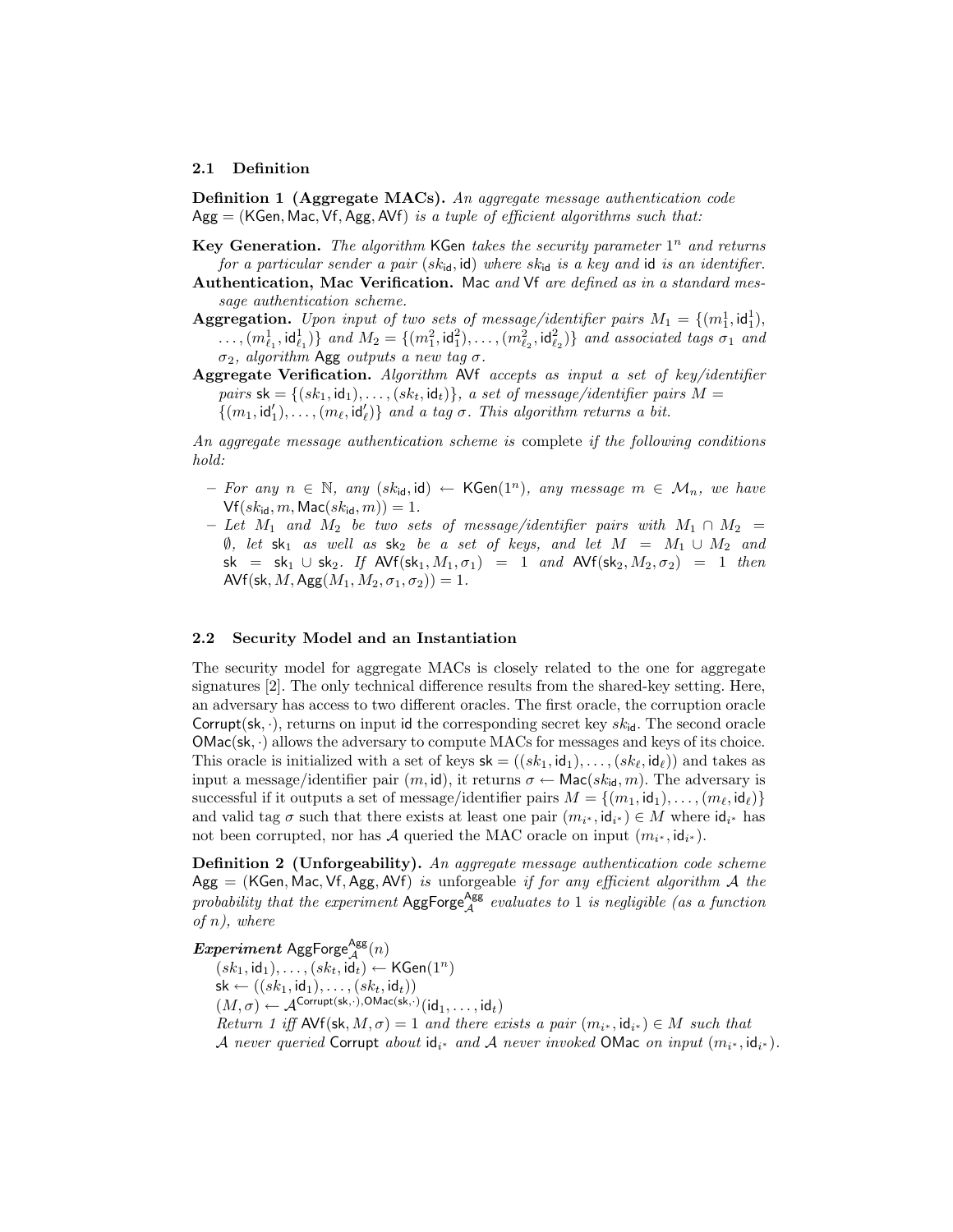Instantiation According to Katz-Lindell. The authors also proposed the following provably secure construction, which we call XOR-AMAC. The aggregate message authentication code scheme simply computes XOR of all tags.

Construction 1. Let MAC = (KGen, Mac, Vf) be a deterministic message authentication code and define  $\text{Agg} = (\text{KGen}_{\text{KL}}, \text{Mac}_{\text{KL}}, \text{Vf}_{\text{KL}}, \text{Agg}_{\text{KL}}, \text{AVf}_{\text{KL}})$  through the following algorithms:

Key Generation. Algorithm KGen<sub>KL</sub> $(1^n)$  executes for each user independently the key generation algorithm of the underlying MAC scheme sk  $\leftarrow$  KGen(1<sup>n</sup>) and picks an identifier  $\mathsf{id} \leftarrow \{0,1\}^n$  at random. It returns the pair  $(\mathsf{sk}_{\mathsf{id}}, \mathsf{id})$ .

Authentication, Verification. Defined as in the underlying mac scheme.

- **Aggregation.** Upon input two sets  $M_1$  and  $M_2$  of message/identifier pairs and two tags  $\sigma_1$  and  $\sigma_2$  the algorithm outputs  $\sigma = \sigma_1 \oplus \sigma_2$ .
- Aggregate Verification. AVf<sub>KL</sub> takes as input a set of keys  $sk = ((sk_1, id_1), \ldots,$  $(sk_{\ell},\mathsf{id}_{\ell})$ ), a set  $M = \{(m_1,\mathsf{id}'_1),\ldots,(m_{\ell},\mathsf{id}'_{\ell})\}$  of message/identifier pairs, and a tag  $\sigma$ . This algorithm  $\mathsf{AVf}_{\mathsf{KL}}$  computes  $\sigma' = \bigoplus_{i=1}^{\ell} \mathsf{Mac}(sk_{\mathsf{id}_i}, m_i)$  and outputs 1 if and only if  $\sigma' = \sigma$ .

# 3 Aggregation Unforgeability for Non-Sequential MACs

In this section we first address the non-ordered case of aggregation. As discussed in the introduction, we introduce a security model that captures the broad class of mix-andmatch attacks. It is clear that simple countermeasures like prepending the identifier of the user do not prevent theses attacks. Another approach might be to let the sender choose a nonce and have each intermediate user sign this nonce together with the message. The receiver only accepts aggregates for fresh nonces. This approach has some disadvantages, though. First, if the party choosing the nonces is controlled by the adversary, then a nonce may re-appear for several MAC generations.<sup>4</sup> Secondly, ad-hoc networks are highly dynamic. Thus, a node may receive an aggregate more than once (due to undesired loops in the route). Another disadvantage is that the receivers have to keep state. Similar arguments hold also for timing-based or counterbased solution. Nevertheless, we show in Appendix C a counter-based solution.

#### 3.1 Security Model

We propose a stronger definition of unforgeability which we call aggregation-unforgeability. It follows the idea that the adversary is considered successful if he manages to find a valid aggregate for a message set which is not a straightforward combination of previous queries (or aggregates augmented by contributions of corrupt parties).

Regarding aggregate MACs, the main difference to the previous model is manifested in the fact that we grant the adversary in our model an additional aggregation oracle returning aggregates for sets of messages. The aggregation oracle, denoted by OAgg, is initialized with the key/identity pairs  $(sk_i, id_i)$  of all parties, takes as input a set of message/identifier pairs  $\{(M_1, id_1), \ldots, (M_k, id_k)\}\$  and returns an aggregate

<sup>&</sup>lt;sup>4</sup> Note that letting each party choose a nonce and append it to the aggregate would lead the idea behind aggregation ad absurdum.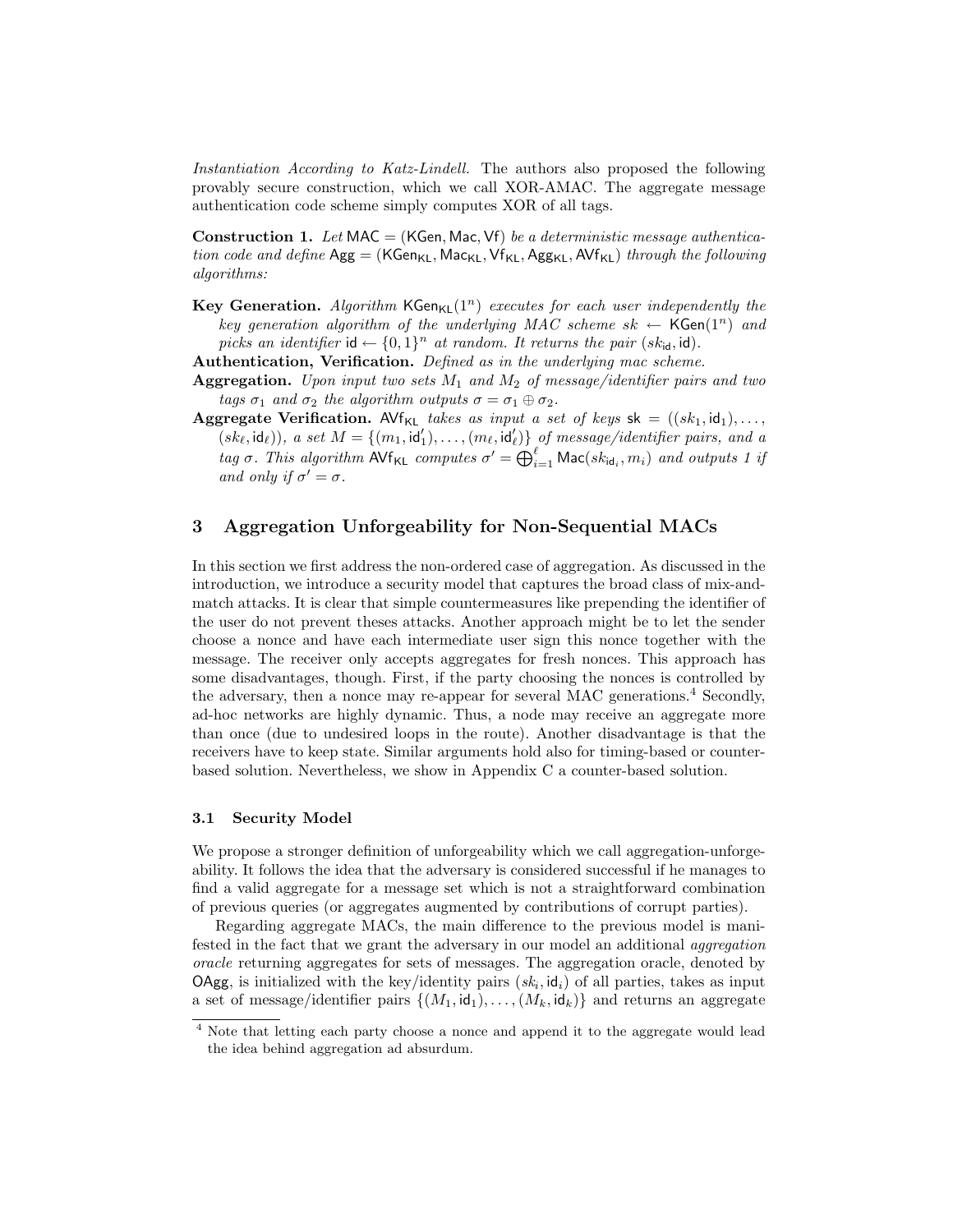MAC  $\sigma$  for these data. We remark that the aggregation oracle only aggregates for honest parties, i.e., where the corresponding keys were not corrupted by the adversary; for corrupted parties the adversary must later add the values himself.

To express that the final output of the adversary is not a trivial combination of the results of the queries, we define a closure of the queries that contains all of these trivial combinations. For this definition we need the following notations. By  $Q_{\text{Mac}}$  we denote the set of queries of the adversary to the OMac oracle, by  $Q_{\text{Agg}}$  the set of queries to the aggregation oracle  $OAgg$ , and by  $Q_{Cor}$  the set of corruption queries. As a very basic example consider the classical unforgeability notion of MACs (one party only). Then the sets  $Q_{\text{Agg}}$  and  $Q_{\text{Cor}}$  are empty and  $Q_{\text{Mac}}$  contains exactly the queries to the MAC oracle. Here, trivial attacks are those where the adversary's forgery is for one of the previously queried messages from  $Q_{\text{Mac}}$ , i.e., the closure consists exactly of the queried messages.

In the case of aggregation the adversary can assemble more trivial message sets from its data. For example, if the adversary has obtained the aggregated MAC for a pair of messages and identities  $id_1, id_2$ , and knows the MAC for a third honest party id3, then it can run the public aggregation algorithm to derive a valid MAC for the three messages. Analogously, the adversary can add corrupt parties easily by computing individual MACs for these parties and then aggregating them to a previous result. Our definition follows this idea, basically saying that the closure of all trivial combinations contains aggregation queries to which we add individual MAC queries and corrupt parties as well as further aggregation queries.

Consider as an instructive example a sensor network monitoring temperature differences, where deviations of 2◦F between adjacent sensors would trigger an alarm. Suppose for simplicity that the network only consists of two nodes, one (called 'master') being closer to the base station and forwarding the data from the other node (called 'slave') to the station. When using an aggregation scheme the master sensor receives an aggregate for a temperature from the slave, "inserts" its authentication data for its temperature and forwards the temperatures and the new aggregate to the base.

If the adversary sees the aggregated MACs to the innocuous measurements  $(70°F, 70°F), (69°F, 70°F), and (70°F, 71°F), then$ 

 $Q_{\mathsf{Agg}} = \big\{ \{ (70, \mathsf{id}_1), (70, \mathsf{id}_2) \}, \{ (69, \mathsf{id}_1), (70, \mathsf{id}_2) \}, \{ (70, \mathsf{id}_1), (71, \mathsf{id}_2) \} \big\}$ 

for identities  $\mathsf{id}_1$  = 'slave' and  $\mathsf{id}_2$  = 'master'. Assume that there is a third party id<sup>3</sup> which is honest and for which the adversary has obtained an individual MAC  $Q_{\text{Mac}} = \{(65, \text{id}_3)\}\$ and that there is no corrupt party,  $Q_{\text{Cor}} = \emptyset$ . Then the closure would be

 $\mathsf{Closure}(Q_{\mathsf{Mac}}, Q_{\mathsf{Age}}, Q_{\mathsf{Cor}})$ 

 $= \{ \{ (65, id_3) \}, \}$  $\{(70, id_1), (70, id_2)\}, \{(69, id_1), (70, id_2)\}, \{(70, id_1), (71, id_2)\},$  $\{(69, id_1), (70, id_1), (70, id_2)\}, \{(70, id_1), (70, id_2), (71, id_2)\},\$  $\{(70, id_1), (70, id_2), (65, id_3)\}, \{(69, id_1), (70, id_2), (65, id_3)\}, \{(70, id_1), (71, id_2), (65, id_3)\},$  $\{(69, id_1), (70, id_1), (70, id_2), (71, id_2)\}, \dots\}$ 

Note that we do not treat sets where an identity appears multiple times in any special way. However, such forgery attempts can be easily thwarted by having the verifier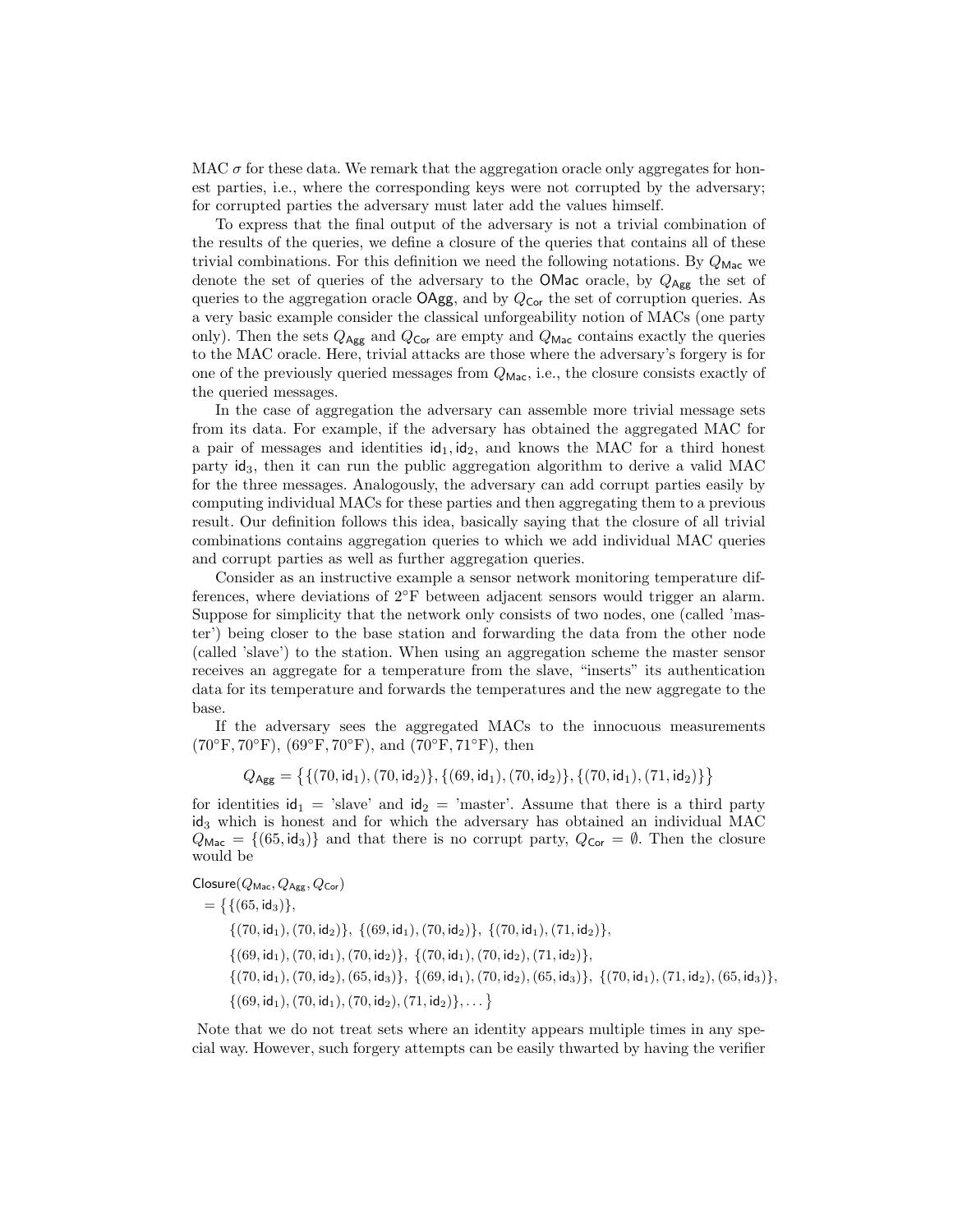check that all identities are distinct. We remark that the pair  $\{(69, id_1), (71, id_2)\}\$ is not a member of the closure (containing only the three originally queries as entries with two elements), but for which the adversary can for example in the Katz-Lindell scheme easily obtain a valid aggregate by adding the aggregates for the three measurements. The aggregate for this pair, even though not forging an individual MAC, would nonetheless trigger an alarm because of the temperature distance.

**Definition 3 (Closure of A's queries).** The closure Closure of A's queries  $Q_{\text{Mac}}$ ,  $Q_{\text{Agg}}$  and  $Q_{\text{Cor}}$  is defined as

 $\mathsf{Closure}(Q_{\mathsf{Mac}},Q_{\mathsf{Agg}},Q_{\mathsf{Cor}}) = % \begin{cases} \text{\textsf{Cosine}}(Q_{\mathsf{Mac}},Q_{\mathsf{Agg}},Q_{\mathsf{Cor}}) \leq \delta \end{cases} % \text{\textsf{Cosine}}(Q_{\mathsf{Mac}},Q_{\mathsf{Ac}}) = % \begin{cases} \text{\textsf{Cosine}}(Q_{\mathsf{Mac}},Q_{\mathsf{Ac}}) \leq \delta \end{cases} % \text{\textsf{Cosine}}(Q_{\mathsf{Cat}}) \leq \delta \end{cases} % \text{\textsf{Cosine}}(Q_{\mathsf{Cat}}) \leq \delta \end{cases} % \text$  $\sqrt{2}$ U  $\bigcup_{M_A \in A} M_A \cup M_M \cup M_C$  $A \subseteq Q_{\mathsf{Agg}}, M_M \subseteq Q_{\mathsf{Mac}}, M_C \subseteq \cup$  $\bigcup_{\mathsf{id}\in Q_{\mathsf{Cor}}} \left\{(m,\mathsf{id})\,|\, m\in\mathcal{M}_n\right\}\Bigg\}$ 

with  $\mathcal{M}_n$  denoting the message space for the security parameter n.

With our definition of the closure we get the following definition for aggregationunforgeable MAC schemes.

Definition 4. An aggregate message authentication code scheme Agg = (KGen, Mac,  $Vf$ , Agg, AVf) is aggregation-unforgeable if for any efficient algorithm A the probability that the experiment  $\mathsf{AggForge}_{\mathcal{A}}^{\mathsf{Agg}}$  evaluates to 1 is negligible (as a function of n), where

 $\boldsymbol{Experiment}$  AggForge $^{\mathsf{Agg}}_{\mathcal{A}}(n)$ 

 $(\mathit{sk}_1, \mathsf{id}_1), \ldots, (\mathit{sk}_t, \mathsf{id}_t) \leftarrow \mathsf{KGen}(1^n)$  $\mathsf{sk} \leftarrow ((sk_1, \mathsf{id}_1), \dots, (sk_t, \mathsf{id}_t))$  $(M, \sigma) \leftarrow \mathcal{A}^{\mathsf{Corrupt}(\mathsf{sk}, \cdot), \mathsf{OMac}(\mathsf{sk}, \cdot), \mathsf{OAgg}(\mathsf{sk}, \cdot)}(\mathsf{id}_1, \dots, \mathsf{id}_t)$ Return 1 iff AVf(sk,  $M, \sigma$ ) = 1 and  $M \notin \mathsf{Closure}(Q_{\mathsf{Mac}}, Q_{\mathsf{Age}}, Q_{\mathsf{Cor}})$ .

#### 3.2 Relationship to the Model of Katz-Lindell

We first prove formally the fact that aggregation-unforgeability implies unforgeability. Then we separate the notion by showing that the aggregate MAC scheme shown in Construction 1 is aggregation-forgeable.

Proposition 1. Every aggregation-unforgeable message authentication code is also unforgeable.

*Proof.* Let  $\text{Agg} = (\text{KGen}, \text{Mac}, \text{Vf}, \text{Agg}, \text{AVf})$  be an aggregation-unforgeable message authentication scheme. Suppose towards contradiction that there exists an adversary A breaking security of Agg. Then we show how to build an algorithm  $\beta$  against aggregation-unforgeability. This algorithm executes a black-box simulation of  $A$  and answers each oracle query with its own oracles. Finally,  $A$  stops, outputting a pair  $(M, \sigma)$  which  $\beta$  returns as its forgery.

Algorithm  $\beta$  performs a perfect simulation from  $\mathcal{A}$ 's point of view, and since  $\mathcal{A}$  is efficient  $\beta$  is also efficient. To see that the forgery is valid, note that  $Q_{\text{Agg}}$  is empty because  $A$  performs the aggregation queries locally. Recall that  $A$  only succeeds if there exists at least one pair  $(m_{id_{i^*}}, id_{i^*}) \in M$  such that A never queried Corrupt about  $\mathsf{id}_{i^*}$  and never invoked **OMac** on  $(m_{\mathsf{id}_{i^*}}, \mathsf{id}_{i^*})$ . Thus, the forgery is not in the closure and  $\beta$  succeeds whenever  $\mathcal A$  returns a valid forgery.  $\square$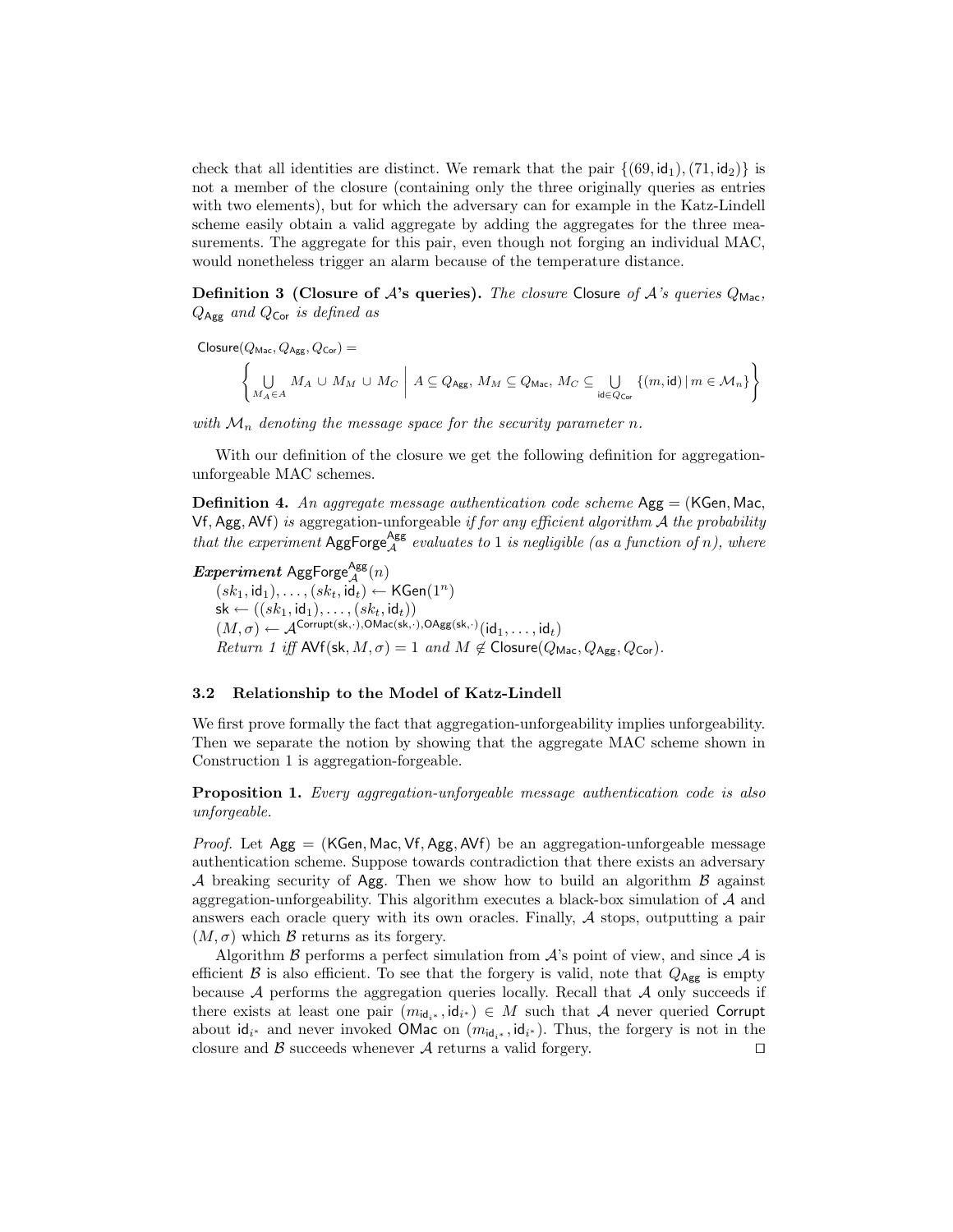In the following we separate the notions showing that Construction 1 is "aggregationforgeable". The basic idea follows the example that we discussed in the previous section and is that A successfully recombines real subsets of queries to the AMac oracle. Thus,  $\mathcal{A}$ 's answer M is a set which contains has never been sent to the oracle OAgg.

**Proposition 2.** If there exists a deterministic message authentication code where the message-space  $\mathcal{M}_n$  contains at least four distinct messages, then the aggregate message authentication code defined in Construction 1 is not aggregation-unforgeable.

*Proof.* The adversary  $\mathcal A$  forging the aggregate MAC (cf. Definition 4) gets as input  $(id_1, \ldots, id_t)$  and works as follows: It first picks two identifiers at random from the list, (id<sub>1</sub>, id<sub>2</sub>), chooses randomly four messages  $m_1, m_2, m_3, m_4 \leftarrow \mathcal{M}_n$  and sets  $M_1 \leftarrow$  $((m_1, id_1)(m_2, id_2)), M_2 \leftarrow ((m_1, id_1)(m_3, id_2))$  and,  $M_3 \leftarrow ((m_4, id_1)(m_2, id_2))$ . This algorithm then invokes the aggregation oracle three times:

 $\sigma_1 \leftarrow \mathsf{OAgg}(\mathsf{sk}, M_1)$  and  $\sigma_2 \leftarrow \mathsf{OAgg}(\mathsf{sk}, M_2)$  and  $\sigma_3 \leftarrow \mathsf{OAgg}(\mathsf{sk}, M_3)$ .

It returns  $(M, \sigma) \leftarrow (((m_4, \text{id}_1), (m_3, \text{id}_2)), (\sigma_1 \oplus \sigma_2 \oplus \sigma_3)).$ 

For the analysis it is easy to see that  $A$  is efficient. The forgery is valid since

$$
\begin{aligned} \sigma &= \sigma_1 \oplus \sigma_2 \oplus \sigma_3 = \mathsf{OAgg}(\mathsf{sk}, M_1) \oplus \mathsf{OAgg}(\mathsf{sk}, M_2) \oplus \mathsf{OAgg}(\mathsf{sk}, M_3) \\ &= \mathsf{Mac}(sk_{\mathsf{id}_1}, m_1) \oplus \mathsf{Mac}(sk_{\mathsf{id}_2}, m_2) \oplus \mathsf{Mac}(sk_{\mathsf{id}_1}, m_1) \oplus \mathsf{Mac}(sk_{\mathsf{id}_2}, m_3) \\ & \quad \oplus \mathsf{Mac}(sk_{\mathsf{id}_1}, m_4) \oplus \mathsf{Mac}(sk_{\mathsf{id}_2}, m_2) \\ &= \mathsf{Mac}(sk_{\mathsf{id}_1}, m_4) \oplus \mathsf{Mac}(sk_{\mathsf{id}_2}, m_3) \end{aligned}
$$

holds. Furthermore A neither queried the corruption oracle, nor invoked  $OAgg(s, \cdot)$ on the tuple  $((m_4, id_1), (m_3, id_2)).$ 

## 4 History-Free Sequential Aggregate MACs

In this section we introduce the notion of history-free sequential aggregation and adapt the desired security model of aggregation-unforgeability to the new scenario. We then present our sequential aggregate MAC scheme based on an underlying deterministic MAC.

#### 4.1 Definition of Sequential Aggregate MACs

In an aggregate MAC scheme the tags are computed independently by each sender and are then combined into a single aggregate tag. Therefore, the aggregation can be performed even by an unrelated party since the process does not require knowledge of the secret keys. In contrast, in a sequential aggregate MAC schemes the authentication and aggregation is a combined operation. Each sender gets as additional input an aggregate-so-far  $\sigma'$  and transforms that tag into a new aggregate  $\sigma$  which includes the authentication of a message of his choice. We write  $M||(m, id)$  for the resulting sequence of message-identifier pairs (where the pair  $(m, id)$  is appended to the previous pairs).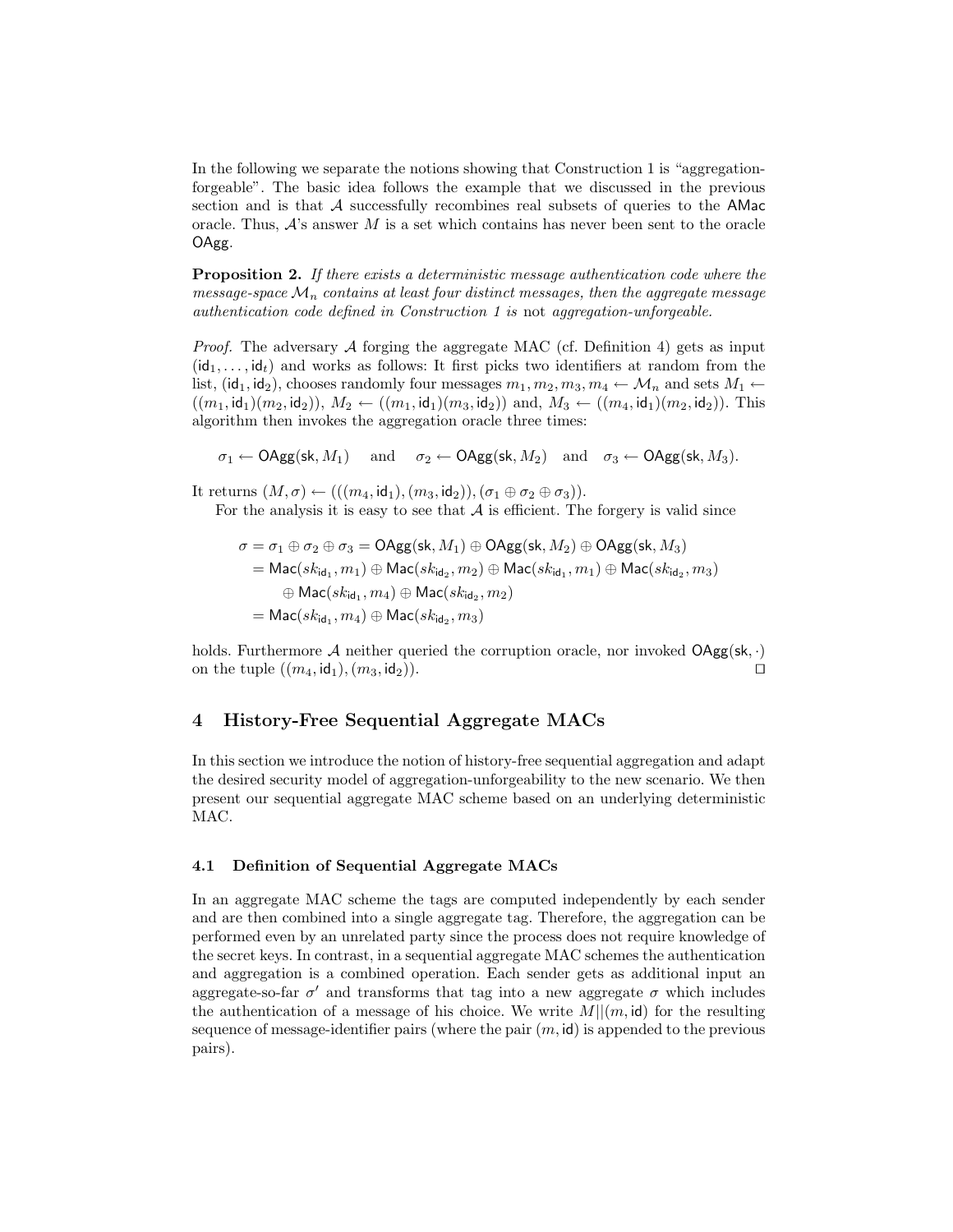Definition 5. A sequential aggregate message authentication code scheme is a tuple of efficient algorithms  $SAGG = (SKGen, Mac, Vf, SMac, SVf)$  such that

- Key generation. SKGen takes as input the security parameter  $1<sup>n</sup>$  and returns a key  $sk_{\mathsf{id}}$  together with an identity id.
- Authentication, Verification. Defined as in a standard MAC scheme.
- Aggregate Tagging. Algorithm SMac accepts as input a key sk<sub>id</sub>, a message  $m \in$  $\mathcal{M}_n$ , an aggregate-so-far tag  $\sigma'$  and a sequence of message/id pairs  $M =$  $((m_1, id_1), \ldots, (m_t, id_t))$ . It outputs a new aggregate MAC  $\sigma$ .
- Verification algorithm. SVf takes as input a set of keys  $\mathsf{sk} = \{sk_{\mathsf{id}_1}, \ldots, sk_{\mathsf{id}_\ell}\},\$ a tuple of messages/identifier pairs  $M = ((m_1, id_1), \ldots, (m_t, id_t))$  as well as an alleged sequential aggregate tag  $\sigma$  and outputs a bit.

A sequential aggregate MAC scheme is complete if

- (Single-MAC Correctness) For any pair (sk<sub>id</sub>, id) ← SKGen(1<sup>n</sup>), any message m  $\in$  $\mathcal{M}_n$  and any  $\sigma \leftarrow \text{Mac}(sk_{\text{id}}, m)$ , it holds that  $\text{Vf}(sk_{\text{id}}, m, \sigma) = 1$ .
- $-$  (Aggregation Correctness) For all pairs (sk<sub>id</sub>, id)  $\leftarrow$  SKGen(1<sup>n</sup>), all messages  $m \in \mathcal{M}_n$ , for any set of message/identifier pairs  $M = \{(m_1, id_1), \ldots, (m_\ell, id_\ell)\}\$ (where  $(m_i, id_i) \in \mathcal{M}_n \times \{0, 1\}^n$  for all  $i = 1, ..., \ell$ ), any set of keys sk and any tag  $\sigma' \in \mathcal{R}_n$  with SVf(sk,  $M, \sigma') = 1$  we require that for all  $\sigma \leftarrow \mathsf{SMac}(sk_{\mathsf{id}}, m, \sigma', M)$  it  $holds$  that the set of  $that$  $\mathsf{SVf}((\mathsf{sk}||sk_{\mathsf{id}}), M||(m, id_{\mathsf{id}}), \sigma) = 1.$

A common approach to build sequential aggregate signature schemes is to verify the validity of an received aggregate-so-far before computing the new aggregate. Often, the aggregation algorithm even includes the previous messages in its computations. In the private key setting, however, verification of the aggregate may not be possible as nodes do not share all keys. Moreover, compared with non-sequential schemes, where the aggregation process does not depend on the previous messages, this is a main drawback of sequential schemes (especially from an efficiency point of view). The idea of history-free sequential aggregation is to overcome that restriction by requiring that the aggregation only depends on the aggregate-so-far and the local message.

Definition 6 (History Freeness). A sequential aggregate message authentication scheme  $SAGG = (SKGen, Mac, Vf, SMac, SVf)$  is called history-free if there exists an efficient algorithm  $\mathsf{SMac}_{\mathsf{hf}}$  such that  $\mathsf{SMac}_{\mathsf{hf}}(\cdot, \cdot, \cdot) = \mathsf{SMac}(\cdot, \cdot, \cdot, M)$  for all M.

In the sequel we often identify  $SMac<sub>hf</sub>$  with SMac and simply omit M from the input of SMac.

#### 4.2 Security Model

A sequential aggregate MAC is called aggregation-unforgeable, if any efficient adversary A succeeds in the following two-phase experiment only with negligible probability. In the first phase, the adversary has access to a corrupt oracle Corrupt, and can obtain the secret keys of senders of his choice. As soon as  $A$  queries its sequential aggregate MAC oracle SeqAgg, the corruption phase has ended and the adversary A is not allowed to query the corrupt oracle again. The sequential aggregate MAC oracle SeqAgg takes as input a set  $sk = (sk_{id_1}, \ldots, sk_{id_\ell})$ , an aggregate-so-far tag  $\sigma'$ ,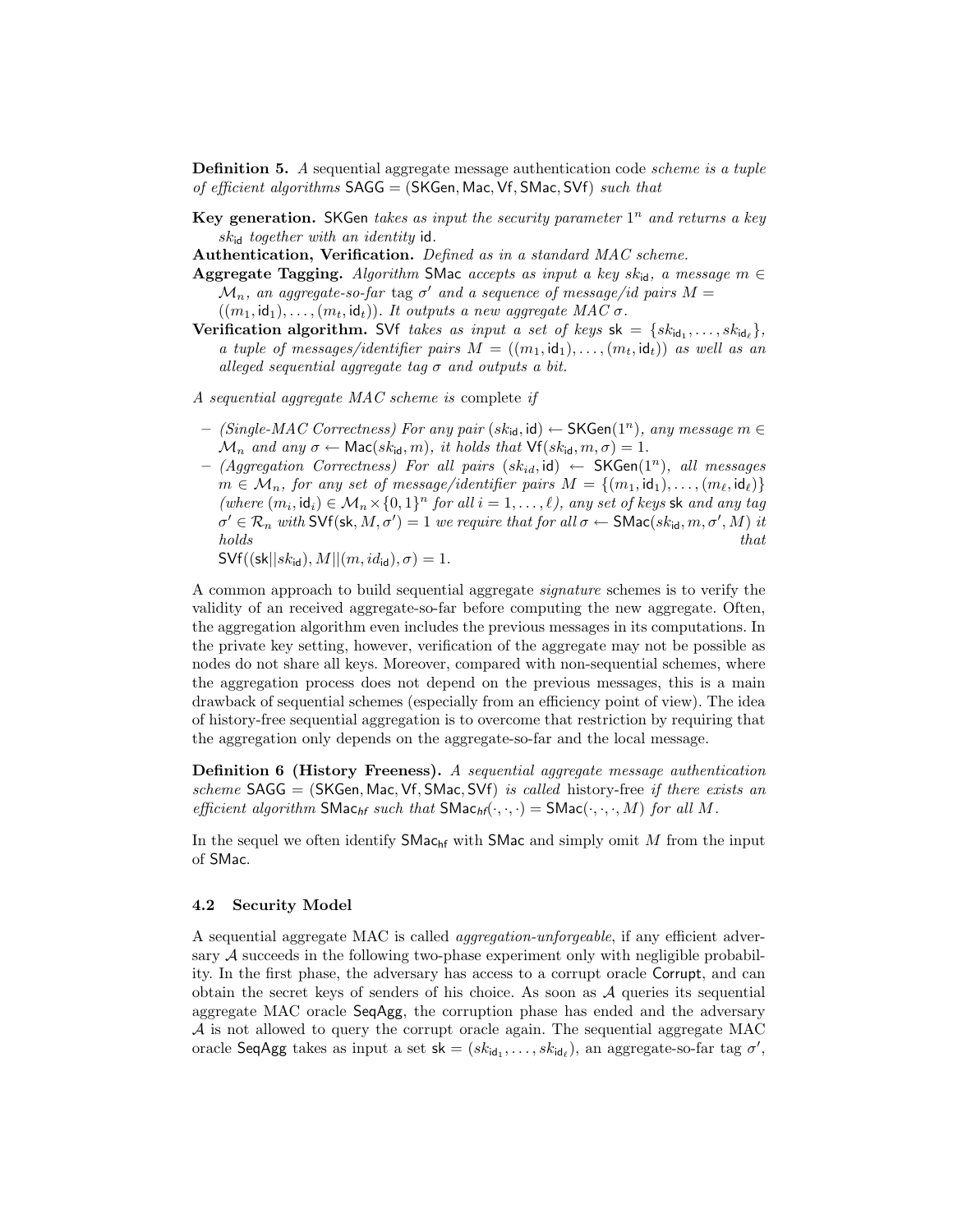an ordered set  $M = \{(m_1, id_1), \ldots, (m_q, id_q)\}\$  of message identifier pairs and returns a (sequentially ordered) tag  $\sigma$ .

Before proposing the formal security model, we define the closure of all trivial combinations. We denote by  $Q_{\mathsf{Seq}}$  the set of all query/answer tuples  $((M, \sigma'), \sigma)$  that occur in  $A$ 's interaction with the SeqAgg oracle and by  $Q_{\text{Cor}}$  we denote the set of all identities' that were queried to the Corrupt oracle.

We stress that in the context of sequential aggregate MACs given the adversary access to a MAC oracle is redundant. Each query to a (single) MAC oracle can easily simulated by calling the sequential aggregate oracle with the empty tag  $\sigma_{\varnothing}$ . Thus, the definition of the closure does not need the set  $Q_{\text{Mac}}$  of queries and responses from the MAC oracle (since this set in contained in  $Q_{\mathsf{Seq}}$ ).

Definition 7 (Sequential Closure of  $A$ 's queries). Let M be a set of message/identifier pairs, let  $Q_{\text{Cor}}$  and  $Q_{\text{Seq}}$  be the sets corresponding to the different oracle responses and let  $m_{\emptyset}$  ( $\sigma_{\emptyset}$ ) be the empty message (empty tag, respectively). Let Trivial<sub>Q<sub>Seq</sub>, $Q_{\text{Cor}}$  be a recursive function of trivial combinations defined as</sub>

$$
\text{Trivial}_{Q_{\text{Seq}}, Q_{\text{Cor}}}(M, \sigma) := \{M\} \cup \bigcup_{\substack{((\sigma, M'), \sigma') \in Q_{\text{Agg}} \\ \bigcup\limits_{\substack{\forall \bar{m}, \bar{\sigma} \\ \land id_i \in Q_{\text{Cor}}}} \text{Trivial}_{Q_{\text{Seq}}, Q_{\text{Cor}}}(M || (\bar{m}, id_i), \bar{\sigma} )\,. }
$$

We can now define the closure Closure of A's queries  $Q_{\text{Agg}}$  and  $Q_{\text{Cor}}$  by recursively generating the trivial combinations starting from the empty message  $m_{\varnothing}$  and empty tag  $\sigma_{\varnothing}$  as described above:

$$
\mathsf{Closure}(Q_{\mathsf{Agg}},Q_{\mathsf{Cor}}):=\{\mathsf{Trivial}_{Q_{\mathsf{Seq}},Q_{\mathsf{Cor}}}(m_{\varnothing},\sigma_{\varnothing})\}.
$$

With the definition of the sequential closure, we propose the following security model for sequential aggregate MACs.

**Definition 8.** A sequential aggregate message authentication code scheme  $SAGG =$ (SKGen, Mac, Vf, SMac, SVf) is aggregation-unforgeable if for any efficient algorithm  $\mathcal A$  (working in mode COR, FOR) the probability that the experiment  $\mathsf{SeqForge}_{\mathcal A}^{\mathsf{Agg}}$  evaluates to 1 is negligible (as a function of  $n$ ), where

# $\boldsymbol{Experiment}$  SeqForge ${}_{\mathcal{A}}^{\mathsf{Agg}}(n)$

 $(sk_1, id_1), \ldots, (sk_t, id_t) \leftarrow \mathsf{SKGen}(1^n)$  $\mathsf{sk} \leftarrow ((sk_1, \mathsf{id}_1), \ldots, (sk_t, \mathsf{id}_t))$  $\mathsf{st} \leftarrow \mathcal{A}^{\mathsf{Corrupt}(\mathsf{sk}, \cdot)}(\mathrm{COR}, \mathsf{id}_1, \ldots, \mathsf{id}_t) \quad \textit{// it is understood that } \mathcal{A} \textit{ keeps state } \mathsf{st}$  $(M,\sigma)\leftarrow \mathcal{A}^{\mathsf{SeqAgg}(\mathsf{sk},\cdot,\cdot)}(\textsf{FOR},\mathsf{st},\mathsf{id}_1,\ldots,\mathsf{id}_t)$ Return 1 iff  $id_i \neq id_j$  for all  $i \neq j$  and  $SVf(sk, M, \sigma) = 1$  and  $M \notin \mathsf{Closure}(Q_{\mathsf{Agg}}, Q_{\mathsf{Cor}}).$ 

Note that in the definition above the adversary  $A$  running in mode FOR has only access to the sequential aggregate MAC oracle an not to a tagging oracle Mac. We argue that this is redundant since the attacker is allowed to invoke SeqAgg on tags of its choice. Thus,  $A$  can query  $\mathsf{SeqAgg}$  on arbitrary messages m together with the empty tag  $\sigma_{\varnothing}$  and yields an ordinary tag for m.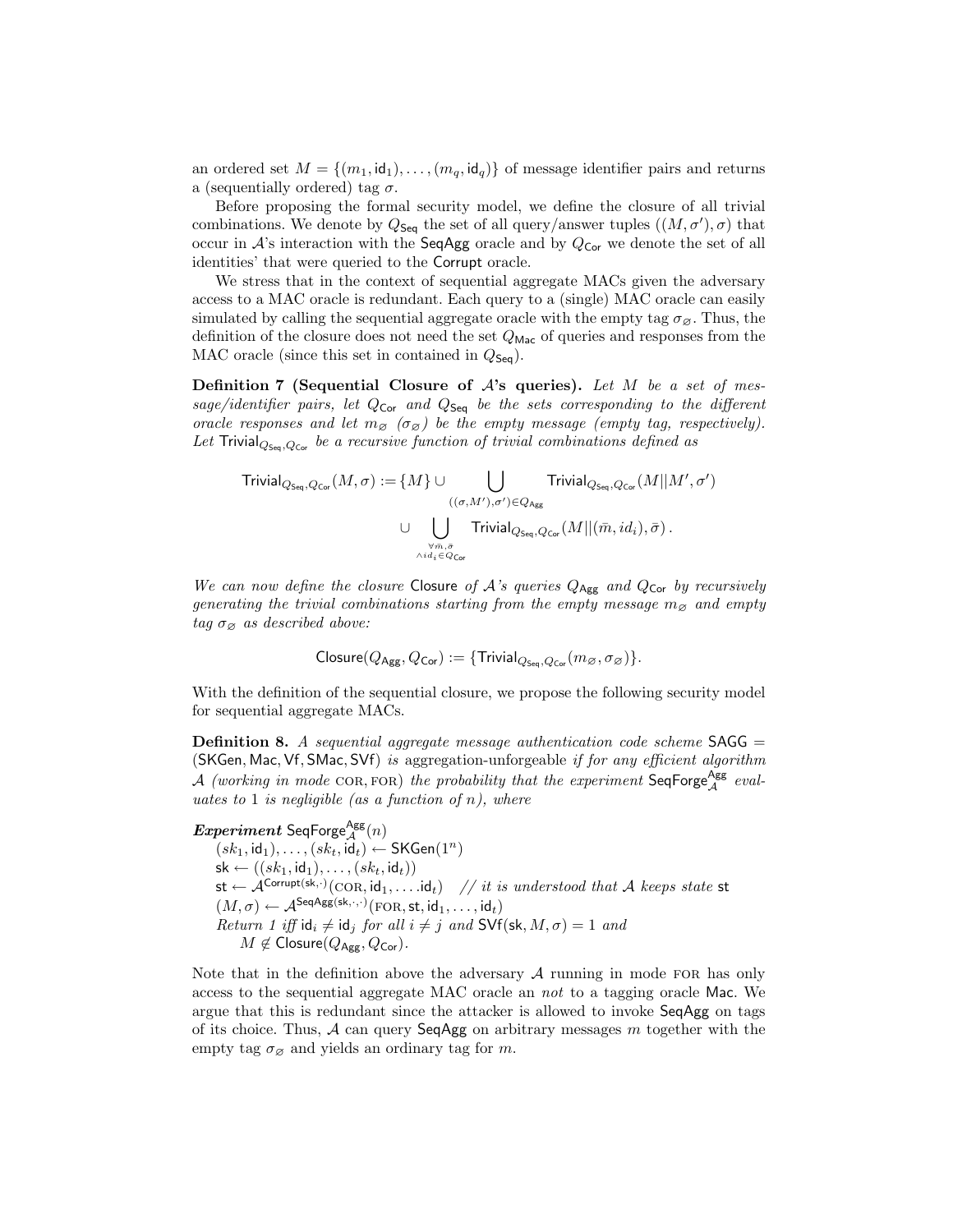#### 5 Construction of History-Free Sequential MACs

The idea behind our construction is as follows. We again use a "chaining" approach in which we let the next aggregating party (with identity id) compute the next tag over its own message  $M \in \{0,1\}^*$  and over the previous tag  $\sigma'$ . That is,  $\tau \leftarrow \mathsf{Mac}(sk, M||\sigma')$ for the deterministic algorithm  $\textsf{Mac}(sk, \cdot) : \{0, 1\}^* \to \{0, 1\}^n$ . To preserve the order of the aggregating parties we let each party prepend its own identity id to the resulting tag  $\sigma \leftarrow \text{id} || \tau$ . Thus, the next party essentially computes a MAC for its own message, the identity of the previous party and the previous tagging result. Formally, prepending id enlarges the tag, yet in most applications the identity of the sending party is known anyway and does not need to be included explicitly.

Proving the security of the above approach leads to some difficulties. Namely, the adversary could potentially gain information from the final tag about an intermediate value, and could thus easily "shorten" such aggregation chains. To prevent this we assume that MAC itself is pseudorandom, ensuring that no such information is leaked.

We also need a special property of the MAC allowing us to "go backwards" in a chain: assume that an adversary successfully outputs a forged sequence by predicting one of the intermediate MACs correctly. Then, in order to break the security of the underlying MAC, we need to be able to undo the MAC computations afterwards and to access the intermediate MAC values. We add this partial inversion property as an requirement to the (pseudorandom) MAC and show that standard constructions like CMAC have this property and that one can easily build such MACs from pseudorandom permutations.

#### 5.1 Properties of the MAC

Recall that we need two properties of the underlying MAC in order to make our construction work: pseudorandomness and partial inversion:

**Definition 9 (Pseudorandom MAC).** A det. message authentication code MAC = (KGen, Mac, Vf) is pseudorandom (or a pseudorandom function) if for any efficient algorithm D the value

$$
\left|\text{Prob}\left[\mathcal{D}^{\text{Mac}(sk,\cdot)}(1^n) = 1\right] - \text{Prob}\left[\mathcal{D}^{f(\cdot)}(1^n) = 1\right]\right|
$$

is negligible, where the probability in the first case is over  $D$ 's coin tosses and the choice of  $sk \leftarrow \mathsf{KGen}(1^n)$ , and in the second case over  $\mathcal{D}'s$  coin tosses and the choice of the random function  $f: \{0,1\}^* \to \{0,1\}^n$ .

A pseudorandom function is called a pseudorandom permutation if it is also a permutation. Note that pseudorandom MACs are unforgeable, too.

Definition 10 (Partial Inversion). A deterministic message authentication code  $MAC = (KGen, Mac, Vf)$  is partially invertible if there exists an efficient algorithm PartInv which, for any security parameter  $n \in \mathbb{N}$ , any key sk  $\leftarrow$  KGen(1<sup>n</sup>), any  $M =$ M'||m for some  $m \in \{0,1\}^n$ , and any  $\sigma \in \{0,1\}^n$ , on input  $(sk, M', \sigma)$  returns a string  $m \in \{0,1\}^n$  such that  $\textsf{Mac}(sk, M' \parallel m) = \sigma$ .

In the following we present two efficient constructions satisfying the definition of partial inversion. The first construction is CMAC (a security proof is given by Iwata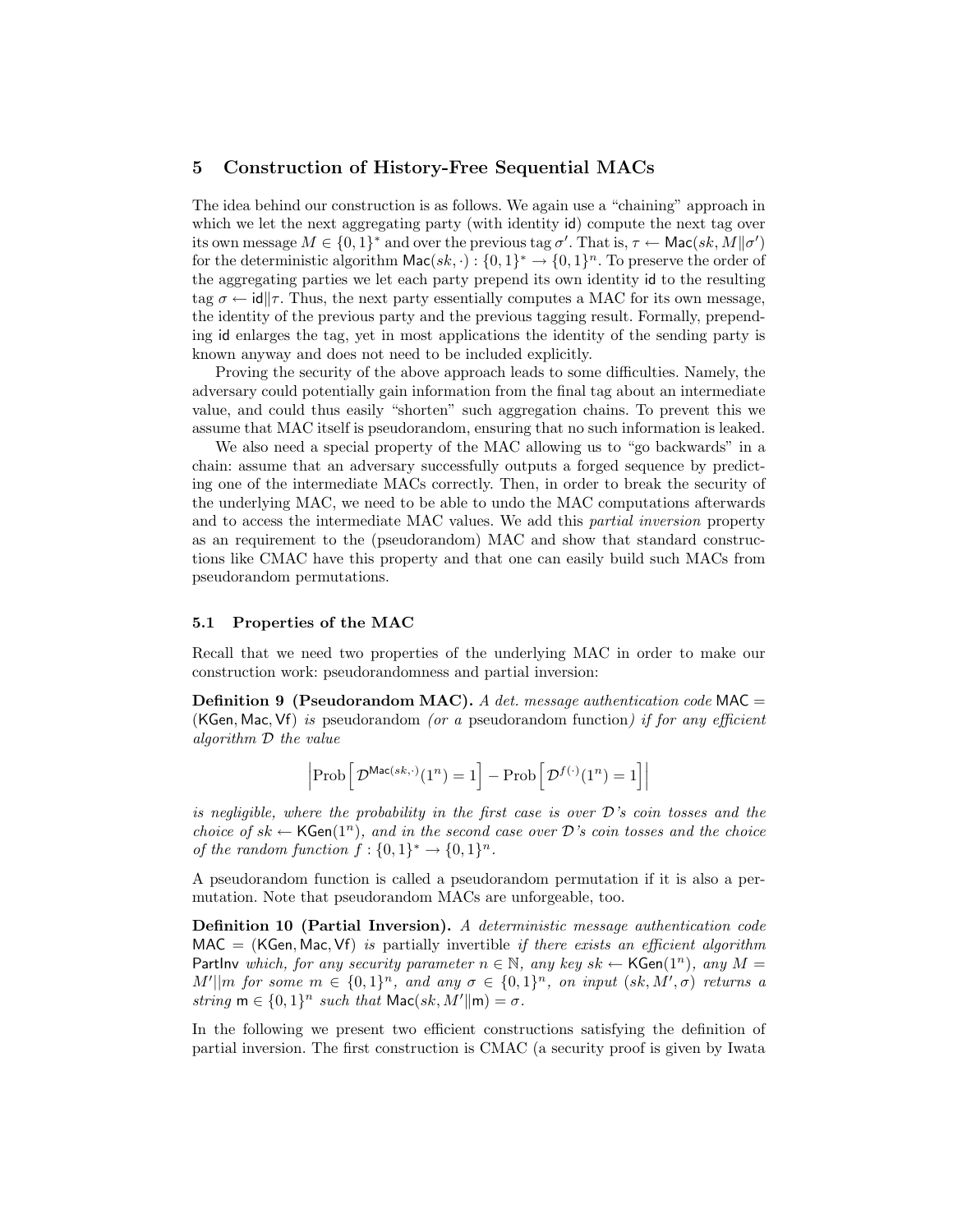and Kurosawa under the name OMAC in [4]) which can be used for messages of fixed block length. The reason for not using CMAC for arbitrary input-lengths is that the desired block may not be aligned to the final  $n$  bits. The second construction uses a pseudorandom permutation and is applicable for messages of variable length.

A Solution Based on CMAC. If the length of the message/identifier pair is a positive multiple of the block size, then CMAC can be used as the underlying (pseudorandom) message authentication code (when a pseudorandom permutation PRP lies underneath). We first review CMAC briefly and show then that CMAC supports partial inversion.

The key generation algorithm of CMAC generates a pair of keys  $sk, sk_1$  where  $sk_1$ is derived from  $sk$ <sup>5</sup>. In order to compute a tag, the tagging algorithm takes as input a message  $M = m_1 || \dots || m_k \in \{0,1\}^{k \cdot n}$  and two keys  $sk, sk_1$ . It computes

 $c_i \leftarrow \text{PRP}(sk, m_i \oplus c_{i-1})$  for  $i = 1, \ldots, k-1$  (where  $c_0 = 0^n$ ),

and outputs the final tag as  $\sigma$  ← PRP(sk,  $c_{k-1} \oplus sk_1 \oplus m_k$ ). Unforgeability and pseudorandomness follow from the security of CMAC for aligned inputs.

Lemma 1. CMAC is partially invertible.

Proof. In the following we describe the algorithm PartInv which takes as input a message  $M' = m_1, \ldots, m_{k-1}$  (consisting of  $k-1$  blocks  $m_1, \ldots, m_{k-1}$  of n bits each) a pair of keys  $(s, k, sk_1)$ , and a tag  $\sigma$ . In the first step, this algorithm emulates the iteration of CMAC but omitting the last step,  $c_i \leftarrow PRP(sk, m_i \oplus c_{i-1})$  for  $i =$ 1,..., k − 1. Algorithm Partlnv then decrypts the received tag  $τ$  ← PRP<sup>-1</sup>(sk, σ) and returns  $m \leftarrow c_{k-1} \oplus sk_1 \oplus \tau$ . It is clear that this recovers an appropriate value m.  $\square$ 

A General Solution. In the following let  $M = M' || m \in \mathcal{M}_n$  be a message whose block length is not a positive multiple of the block size. We then present a suitable MAC scheme based on general assumptions. The main idea of the construction is to execute (the underlying deterministic) tagging algorithm  $\tau \leftarrow \textsf{Mac}(sk, M')$  on the first part  $M'$  of the message M and to compute a pseudorandom permutation on the value  $\tau \oplus m$ .

**Construction 2.** Let MAC = (KGen, Mac, Vf) be a deterministic message authentication code and  $PRP(\cdot, \cdot)$  be a pseudorandom permutation (where Mac for security parameter n produces n-bit outputs and PRP is also over n-bits for security parameter n). We define the procedures CKg, CTag and CVf as follows:

- **KeyGen.** The key generation algorithm  $CKg(1^n)$  generates a key sk  $\leftarrow$  KGen $(1^n)$ , chooses a key k<sub>PRP</sub>  $\in \{0,1\}^n$  at random and returns  $(sk, k_{\text{PRP}})$ .
- **Tagging.** CTag((sk, k<sub>PRP</sub>), M) takes a message  $M = M' || m$  with  $M' \in \{0, 1\}^*$  and  $m \in \{0,1\}^n$  as well as a key pair sk, k<sub>PRP</sub>. It computes  $\tau \leftarrow \text{Mac}(sk, M')$  and returns the value  $PRP(k_{PRP}, \tau \oplus m)$ .

**Verification.** The algorithm  $CVf((sk, k_{PRP}), M, \sigma)$  returns to 1 iff  $CTag((sk, k_{PRP}), M) = \sigma$ , otherwise 0.

<sup>&</sup>lt;sup>5</sup> Note that CMAC deduces two keys  $sk_1$  and  $sk_2$  from  $sk$ . As in this construction the second key  $sk_2$  is not required, we omit it here.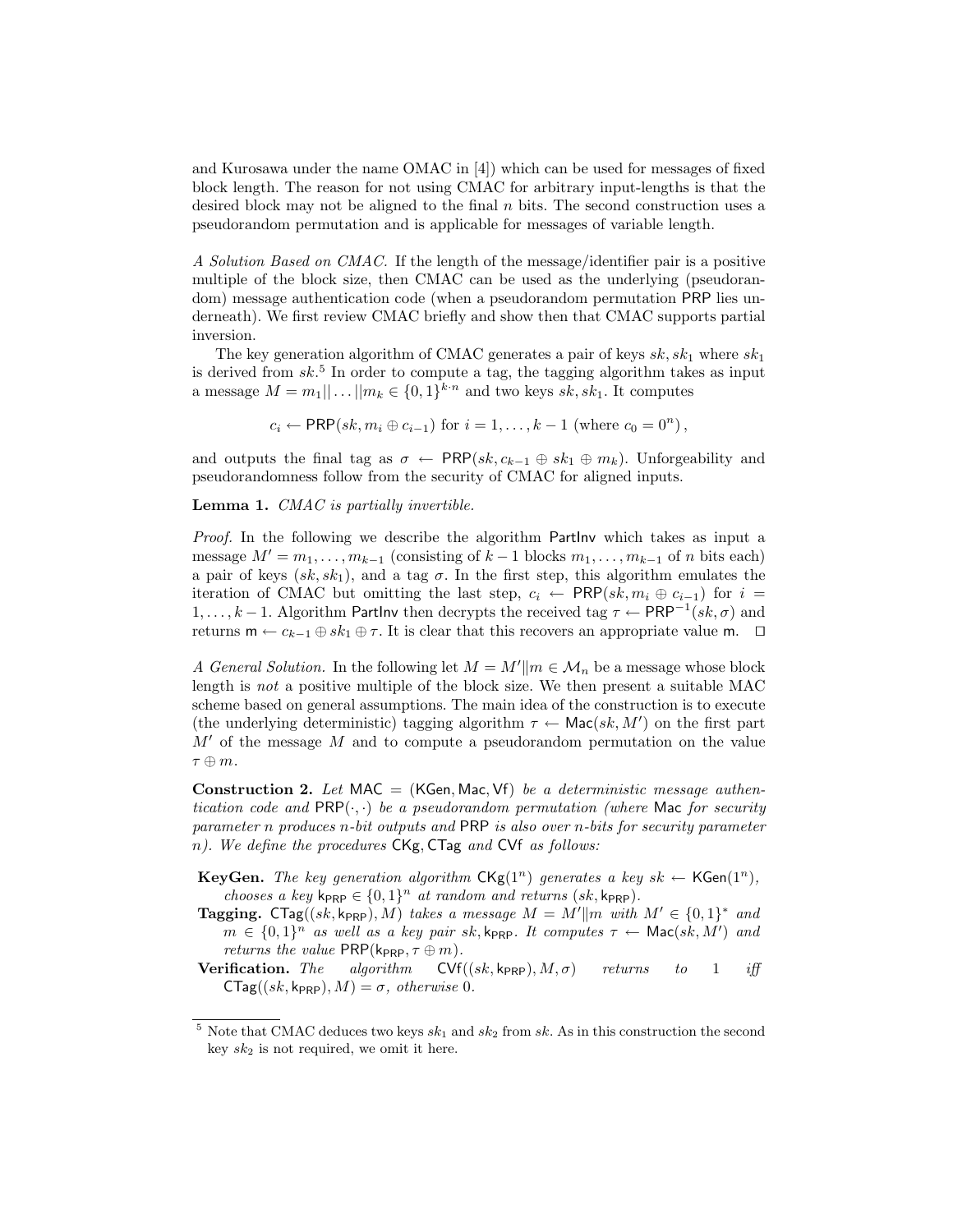Note that we do not claim to be able to recover the full message  $M||\sigma'$  from a MAC  $\tau \leftarrow \text{Mac}(sk, M||\sigma')$ , but it suffices that we recover  $\sigma'$  given sk, M and  $\sigma$ . The following theorem proves formally the security and the partial inversion property of the construction.

**Theorem 3.** If MAC = (KGen, Mac, Vf) is an unforgeable message authentication code and PRP is a pseudorandom permutation, then Construction 2 is a pseudorandom, partially invertible message authentication code.

We proof this theorem through the following two proposition, first showing that the resulting MAC scheme is secure and second its partial inversion.

**Proposition 3.** If MAC = (KGen, Mac, Vf) is an unforgeable message authentication code and PRP is a pseudorandom permutation, then Construction 2 is pseudorandom.

The proof idea is to apply the well-known result that the composition of a (computational) almost universal function and a pseudorandom function remains pseudorandom (see, for example, [1]). This clearly yields a secure MAC. Hence, for our construction it suffices to show that the "inner" part of our MAC algorithm is computational almost universal. Before stating this result, we give a formal definition of computational almost universal MACs.

Definition 11. A message authentication code MAC is called computational almost universal (cAU) if for any efficient algorithm  $\mathcal A$  the probability that experiment  $cAU$ evaluates to 1 is negligible (as a function of  $n$ ), where

 $\boldsymbol{Experiment}\ \boldsymbol{\mathsf{cAU}}_{\mathcal{A}}^{\boldsymbol{\mathsf{MAC}}}(n)$  $s_k \leftarrow \mathsf{KGen}(1^n)$  $(M_1, M_2) \leftarrow \mathcal{A}(1^n)$ Return 1 iff  $M_1 \neq M_2$  and  $\textsf{Mac}(sk, M_1) = \textsf{Mac}(sk, M_2)$ .

**Lemma 2.** For an unforgeable deterministic message authentication codes  $MAC'$  $(KGen', Mac', Vf')$  the algorithm  $Mac'(sk, M') \oplus m$  for  $M = M'||m$  is computational almost universal (for key generation  $sk \leftarrow \mathsf{KGen}'(1^n)$ ).

*Proof.* To prove this lemma first consider the case that we have  $M'_1 = M'_2$  for a successful adversarial output  $M_1 = M_1' || m_1, M_2 = M_2' || m_2$ . Then it must hold that  $m_1\neq m_2,$  implying that  $\mathsf{Mac}'(sk, M_1')\oplus m_1\neq \mathsf{Mac}'(sk, M_2')\oplus m_2$  for the deterministic algorithm Mac'. Hence assume from now on that there exists an algorithm  $A$  breaking the almost universal property of the MAC scheme proposed in Construction 2 with noticeable probability for  $M_1 \neq M_2'$ . We then build an algorithm  $\mathcal{B}$ , against the underlying MAC scheme  $MAC',$  which executes  $A$  in a black-box way and works as follows. B gets as input the security parameter  $1^n$ , has access to an tagging oracle  $\textsf{Mac}(sk, \cdot)$  and initiates A on input 1<sup>n</sup>. At the end of the simulation A outputs two messages  $M_1 = M_1'||m_1$ ,  $M_2 = M_2'||m_2$ . B invokes its MAC oracle Mac(sk, ·) on  $M_1'$ and gets  $\sigma'_1$  and outputs  $(M'_2, \sigma'_1 \oplus m_1 \oplus m_2)$ .

For the analysis note that  $\mathcal B$  is efficient since  $\mathcal A$  is efficient. Furthermore, given that A produces a collision  $M_1, M_2$  with  $M'_1 \neq M'_2$ , adversary B succeeds in producing a forgery for a new message since it queries its oracle only once about  $M'_1 \neq M'_2$  and the derived tag is obviously valid.  $\square$ 

Concerning partial inversion, we have: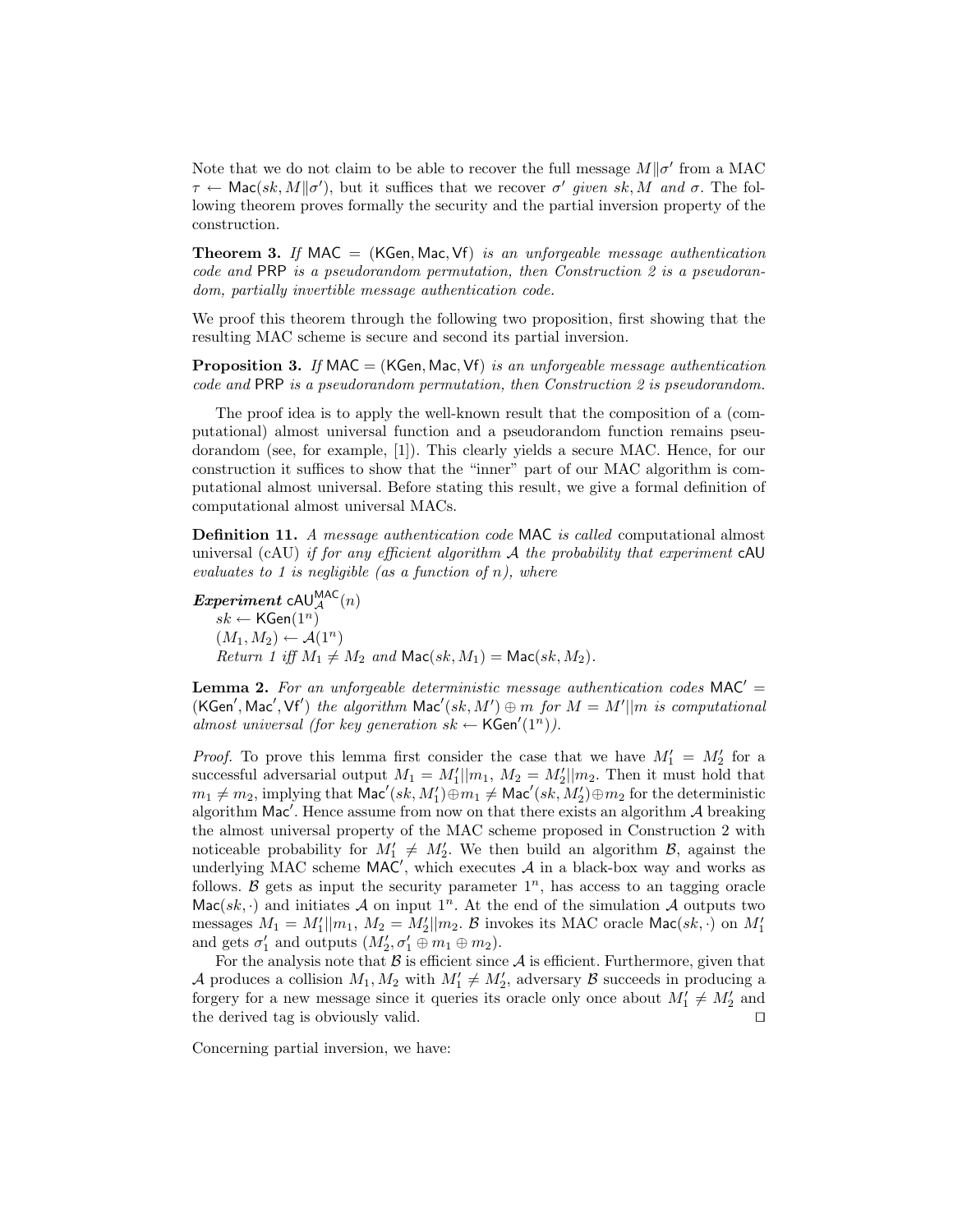Proposition 4. The message authentication code defined in Construction 2 is partially invertible.

Proof. The construction supports partial inversion: The algorithm PartInv takes as input a pair of keys  $(sk, k_{PRP})$ , a string  $M'$  and a tag  $\sigma$ . It computes  $\tau \leftarrow \mathsf{Mac}(sk, M')$ ,  $c \leftarrow \textsf{PRP}^{-1}(k_{\textsf{PRP}}, \sigma)$  and returns  $m \leftarrow \tau \oplus c$ . It is now easy to see that this output is valid.  $\square$ 

#### 5.2 Construction

Construction 4. Let MAC = (KGen, Mac, Vf) be a deterministic MAC. Let SAM = (SeqKg, SeqAgg, SeqAggVf) be as follows:

- Key Generation. The key generation algorithm SeqKg takes as input the security parameter  $1^n$ , picks an identifier at random  $id \in \{0,1\}^n$ , executes the key generation algorithm of the underlying MAC scheme  $sk \leftarrow \mathsf{KGen}(1^n)$  and returns the pair  $(sk, id)$ .
- Sequential Aggregation. The algorithm SeqAgg(sk, M, id,  $\sigma'$ ) takes as input a private key sk, a message  $M \in \{0,1\}^*$ , and a (sequentially aggregated) tag  $\sigma'$ . It executes the underlying tagging algorithm  $\tau \leftarrow \text{Mac}(sk, M || \sigma')$  and outputs  $\sigma \leftarrow \text{id} || \tau$ . (For  $\sigma_0 = \emptyset$  simply run the MAC algorithm on M only.)
- Aggregate Verification. The input of algorithm SeqAggVf is a sequence of keys  $sk = (sk_1, \ldots, sk_\ell), \ a \ tag \ \sigma \ and \ sequences \ \mathbf{M} = (M_1, \ldots, M_\ell) \ and \ id \ =$  $(id_1, \ldots, id_\ell)$  of messages and identifiers. If any key in sk appears twice then return 0. Otherwise compute for  $i = 1, \ldots, \ell, \sigma_i \leftarrow id_i \|\text{Mac}(sk_i, M_i||\sigma_{i-1})$ , with  $\sigma_0 \leftarrow \emptyset$ . Return 1 iff  $\sigma_\ell = \sigma$ , otherwise 0.

The following theorem captures the security of our construction:

**Theorem 5.** If MAC = (KGen, Mac, Vf) is a pseudorandom, partially invertible message authentication code then Construction  $\lambda$  is a history-free, aggregation-unforgeable sequential aggregate message authentication code scheme.

More precisely, we show that, letting  $t$  be the number of parties and  $Q$  denote the number of aggregation queries, each of  $L$  message-identity pairs at most, the probability that an adversary breaks the aggregate MAC scheme is bounded from above by  $3t(Q+1)^2L^2$  times the probability of breaking the underlying MAC, plus the advantage of breaking the pseudorandomness of the MAC (in both cases with comparable running time).

The idea of our proof is as follows. When the adversary eventually outputs a forgery attempt there must be a subsequence which is not assembled out of seen values or values of corrupt parties. In particular, this target sequence contains only values of honest parties (see Figure 1). We first show that there are no collisions among aggregates output by honest parties (else one could use this collision to forge MACs). It follows that this target sequence cannot be a suffix of an aggregation query because the identity in the forgery attempt must be different from the identity in the corresponding aggregation query (else we would have found a collision when entering the target sequence). The target sequence cannot be a prefix of a previous aggregation query because the pseudorandomness of the MAC hides all information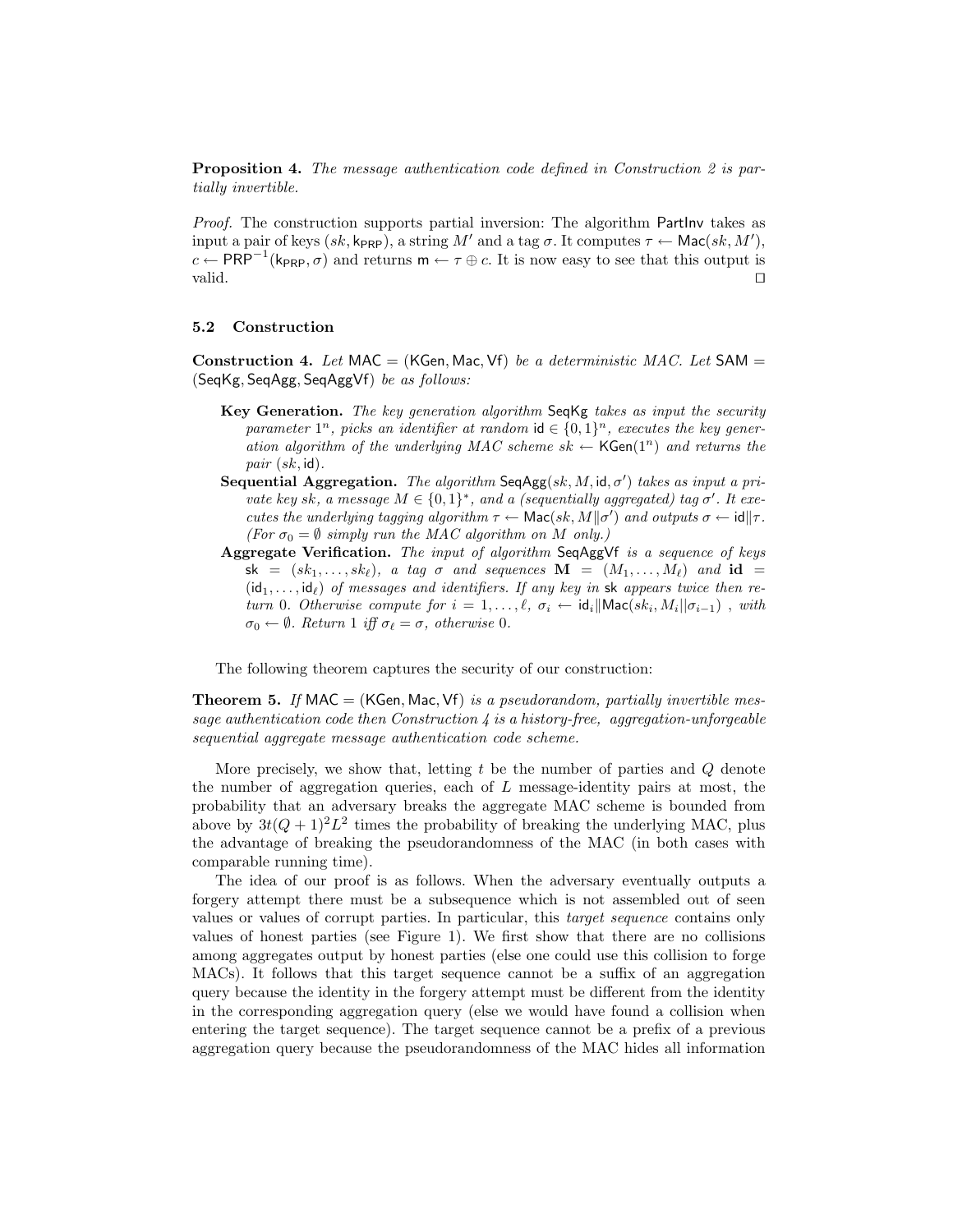

Fig. 1: Example of a target sequence. Shaded circles denote corrupt parties and boxes correspond to aggregation queries such that the input/output aggregates (small filled circles) are known by the adversary.

about aggregates in a chain. Hence, the target sequence must be "fresh", implying that one must be able to forge the underlying MAC.

The formal proof that the construction is indeed secure is given in the full version.

Acknowledgments. We thank all the anonymous reviewers for their comments. This work was supported by the Emmy Noether Program Fi 940/2-1 of the German Research Foundation (DFG).

### References

- 1. Mihir Bellare. New Proofs for NMAC and HMAC: Security without Collision Resistance. Advances in Cryptology — Crypto'06, Lecture Notes in Computer Science, pages 602– 619. Springer-Verlag, 2006.
- 2. Dan Boneh, Craig Gentry, Ben Lynn, and Hovav Shacham. Aggregate and Verifiably Encrypted Signatures from Bilinear Maps. Advances in Cryptology — Eurocrypt'03, Lecture Notes in Computer Science, pages 416–432. Springer-Verlag, 2003.
- 3. Alexandra Boldyreva, Craig Gentry, Adam O'Neill, and Dae Hyun Yum. Ordered multisignatures and identity-based sequential aggregate signatures, with applications to secure routing. ACM Conference on Computer and Communications Security, pages 276–285. ACM Press, 2007.
- 4. Tetsu Iwata and Kaoru Kurosawa. OMAC: One-Key CBC MAC. Fast Software Encryption (FSE)2003, Lecture Notes in Computer Science, pages 129–153. Springer-Verlag, 2003.
- 5. Jonathan Katz and Andrew Y. Lindell. Aggregate Message Authentication Codes. Topics in Cryptology — Cryptographer's Track, RSA Conference (CT-RSA)'08, Lecture Notes in Computer Science, pages 155–169. Springer-Verlag, 2008.
- 6. Anna Lysyanskaya, Silvio Micali, Leonid Reyzin, and Hovav Shacham. Sequential Aggregate Signatures from Trapdoor Permutations. Advances in Cryptology — Eurocrypt'04, Lecture Notes in Computer Science, pages 74–90. Springer-Verlag, 2004.
- 7. Gregory Neven. Efficient Sequential Aggregate Signed Data. Advances in Cryptology Eurocrypt'08, Lecture Notes in Computer Science, pages 52–69. Springer-Verlag, 2008.

# A Mix-and-Match Attacks on the Katz-Lindell Scheme

In this section we discuss several attack strategies against the Katz-Lindell [5] aggregate MAC scheme. Note that our attacks do not contradict the security results in [5], because the scheme has only been designed to meet the relaxed unforgeability notion.

The aggregation step in the Katz-Lindell scheme is rather simple: the aggregation algorithm computes the exclusive-or over all (deterministically computed) tags resp. in our routing example of four nodes  $N_1 \rightarrow N_2 \rightarrow N_3 \rightarrow N_4$ , node  $N_i$  adds its MAC for message  $M_i$  to the current aggregate value.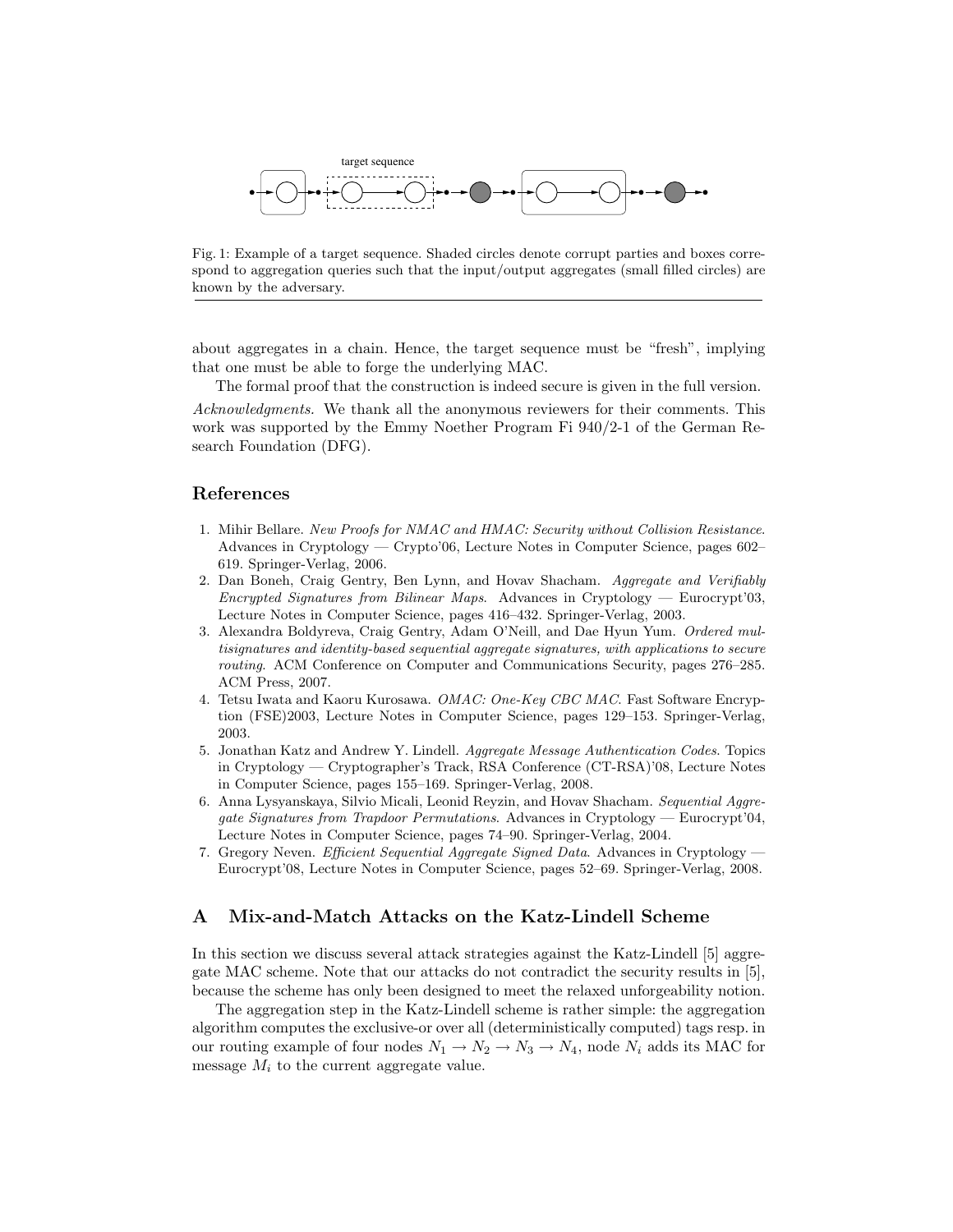Deletion Attack. Given the replies

$$
\sigma_1 = \textsf{Mac}(sk_1, M_1) \oplus \textsf{Mac}(sk_2, M_2) \oplus \textsf{Mac}(sk_3, M_3), \qquad \sigma_2 = \textsf{Mac}(sk_2, M_2)
$$

to two aggregation queries for message sets  $\{M_1, M_2, M_3\}$ , and  $\{M_2\}$ , where each message  $M_i$  is given to node  $N_i$ , the adversary is able to delete the element  $\sigma_2$  $Mac(sk<sub>2</sub>, M<sub>2</sub>)$  from the aggregate:

$$
\sigma_1^*=\sigma_1\oplus\sigma_2=\mathsf{Mac}(sk_1,M_1)\oplus\mathsf{Mac}(sk_3,M_3)
$$

and obtains a valid "fresh" aggregate on the set (on the invalid route  $N_1 \rightarrow N_3$ )  ${M_1, M_3}.$ 

Re-Ordering Attack. Given the replies

$$
\sigma_1 = \textsf{Mac}(sk_1, M_1) \oplus \textsf{Mac}(sk_2, M_2), \quad \sigma_2 = \textsf{Mac}(sk_1, M_3) \oplus \textsf{Mac}(sk_2, M_2), \\ \sigma_3 = \textsf{Mac}(sk_1, M_1) \oplus \textsf{Mac}(sk_2, M_4)
$$

to three aggregation queries for message sets  $\{M_1, M_2\}$ ,  $\{M_2, M_3\}$  and  $\{M_1, M_4\}$ , the adversary is able to compute a valid aggregate

$$
\sigma^* = \sigma_1 \oplus \sigma_2 \oplus \sigma_3 = \text{Mac}(sk_1, M_3) \oplus \text{Mac}(sk_2, M_4)
$$

for the set  $\{M_3, M_4\}.$ 

Extension Attack. Given the replies

 $\sigma_1 = \textsf{Mac}(sk_1, M_1) \oplus \textsf{Mac}(sk_2, M_2) \oplus \textsf{Mac}(sk_3, M_3)$   $\sigma_2 = \textsf{Mac}(sk_A, M_A) \oplus \textsf{Mac}(sk_B, M_B)$ 

to the aggregation queries for message sets  $\{M_1, M_2, M_3\}$  and  $\{M_A, M_B\}$ , the adversary is able to extend the aggregate:

$$
\sigma_3^*=\sigma_1\oplus\sigma_2=\mathsf{Mac}(sk_1,M_1)\oplus\mathsf{Mac}(sk_A,M_A)\oplus\mathsf{Mac}(sk_3,M_3)\oplus\mathsf{Mac}(sk_B,M_B)\oplus\mathsf{Mac}(sk_2,M_2)
$$

and obtains a valid "fresh" aggregate on the set (on the route)  $\{M_1, M_A, M_3, M_B, M_2\}$ (for arbitrary  $M_A, M_B$ ).

Recombination Attack. Given the replies

$$
\begin{aligned} \sigma_1 &= \mathsf{Mac}(sk_1, M_1) \oplus \mathsf{Mac}(sk_2, M_2) \oplus \mathsf{Mac}(sk_3, M_3), \\ \sigma_2 &= \mathsf{Mac}(sk_2, M_2) \oplus \mathsf{Mac}(sk_3, M_3) \oplus \mathsf{Mac}(sk_4, M_4), \end{aligned}
$$

and

$$
\sigma_3 = \text{Mac}(sk_3, M_3) \oplus \text{Mac}(sk_4, M_4) \oplus \text{Mac}(sk_5, M_5),
$$

to the aggregation queries for message sets  $\{M_1, M_2, M_3\}$ ,  $\{M_2, M_3, M_4\}$ , and  ${M_3, M_4, M_5}$ , the adversary is able to recombine the aggregate,

$$
\sigma^*=\sigma_1\oplus\sigma_2\oplus\sigma_3=\mathsf{Mac}(sk_1,M_1)\oplus\mathsf{Mac}(sk_5,M_5)\oplus\mathsf{Mac}(sk_3,M_3),
$$

and obtains a valid "fresh" aggregate on the set (on the route)  $\{M_1, M_5, M_3\}$ .

Note also that, if we assume  $N_i$  only accepts input from  $N_{i-1}$  then replay attacks do not necessarily help, because the adversary can never send a previously obtained tuple  $\{M_1, M_2\}$  to the node  $N_4$ .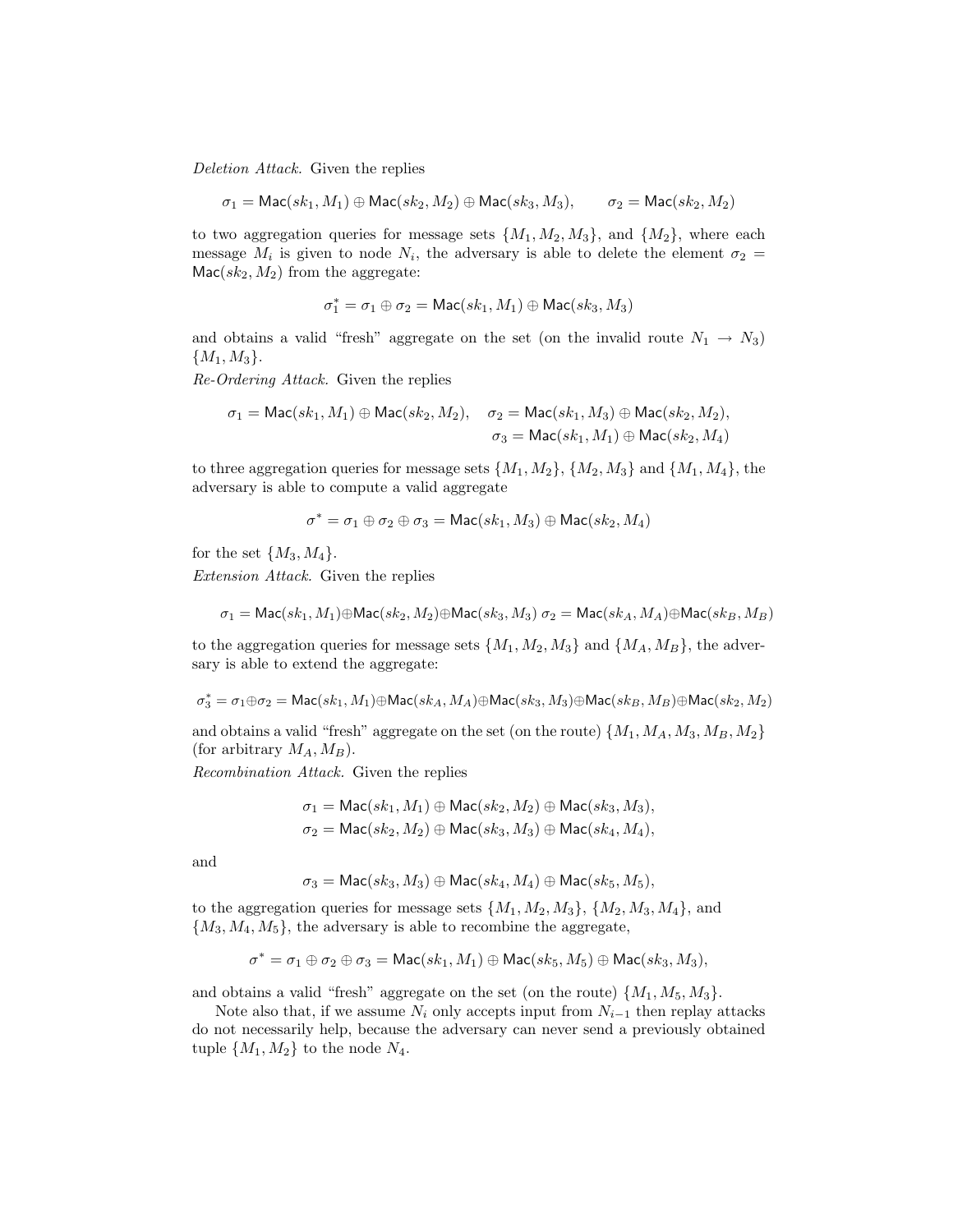### B Preliminaries: MACs and Their Security

Definition 12 (Message Authentication Codes). A message authentication code scheme  $MAC = (KGen, Mac, Vf)$  is a triple of efficient algorithms where

- Key Generation. KGen( $1^n$ ) gets as input the security parameter  $1^n$  and returns a key sk.
- **Authentication.** The authentication algorithm  $\sigma \leftarrow \text{Mac}(sk, m)$  takes as input the key sk, a message m from a message space  $\mathcal{M}_n$  and returns a tag  $\sigma$  in a range  $\mathcal{R}_n$ .

Verification.  $Vf(sk, m, \sigma)$  returns a bit.

It is assumed that the scheme is complete, i.e., for all  $sk \leftarrow \mathsf{KGen}(1^n)$ , any  $m \in \mathcal{M}_n$ , and any  $\sigma \leftarrow \text{Mac}(sk, m)$  we have  $\text{Vf}(sk, m, \sigma) = 1$ .

A message authentication code is called deterministic if the tagging algorithm is deterministic. A deterministic MAC is called canonical if the verification algorithm recomputes the tag for a given message and checks that it matches the given one. Unforgeability demands that it is infeasible to produce a valid tag for a new message:

**Definition 13 (Unforgeability).** A message authentication code MAC = (KGen, Mac, Vf) is  $(t, q_t, q_v, \epsilon)$ -unforgeable under chosen message attacks (EU-CMA) if for any algorithm  $\mathcal A$  running in time t the probability that the experiment  $\mathsf{Forge}_{\mathcal A}^{\mathsf{MAC}}$  evaluates to 1 is at most  $\epsilon(n)$ , where

 $\boldsymbol{Experiment}$  Forge $_{\mathcal{A}}^{\textsf{MAC}}(n)$  $sk \leftarrow \mathsf{KGen}(1^n)$  $(m^*, \sigma^*) \leftarrow \mathcal{A}^{\mathsf{Mac}(sk, \cdot), \mathsf{Vf}(sk, \cdot, \cdot)}(1^n)$ Return 1 if, at some point, A makes a query  $m^*$ ,  $\sigma^*$  to Vf such that  $\nabla f(sk, m^*, \sigma^*) = 1$  and A has never queried  $\text{Mac}(sk, \cdot)$  about  $m^*$  before.

and  $A$  makes at most  $q_t$  queries to oracle Mac and at most  $q_v$  queries to oracle Vf. The probability is taken over all coin tosses of KGen, Mac, Vf and A.

## C Counter-Based Aggregation-Unforgeable Schemes

In this section we show that, assuming the existence of a shared counter, we can lift non-ordered aggregate schemes that are unforgeable in the classical sense to achieve a stronger security requirement. However, even such an assumption only allows to prevent some of the mix-and-matching attacks discussed in the introduction, but not attacks aiming to erase subsets of previously queried aggregates. Thus, we introduce a slightly weaker definition of aggregation-unforgeability by considering forgeries that consist of those subsets as trivial. This corresponds to the case that the adversary can remove contributions of honest parties from valid aggregates. Recall that the adversary can query an aggregation oracle, denoted by OAgg, which takes the key/identity pairs  $(sk_i, id_i)$  of all honest parties (provided by the system) and a set of message/identity pairs  $M = \{(m_1, id_1), \ldots, (m_k, id_k)\}\$  (chosen by the adversary). The oracle returns an aggregate MAC  $\sigma$  for these data.